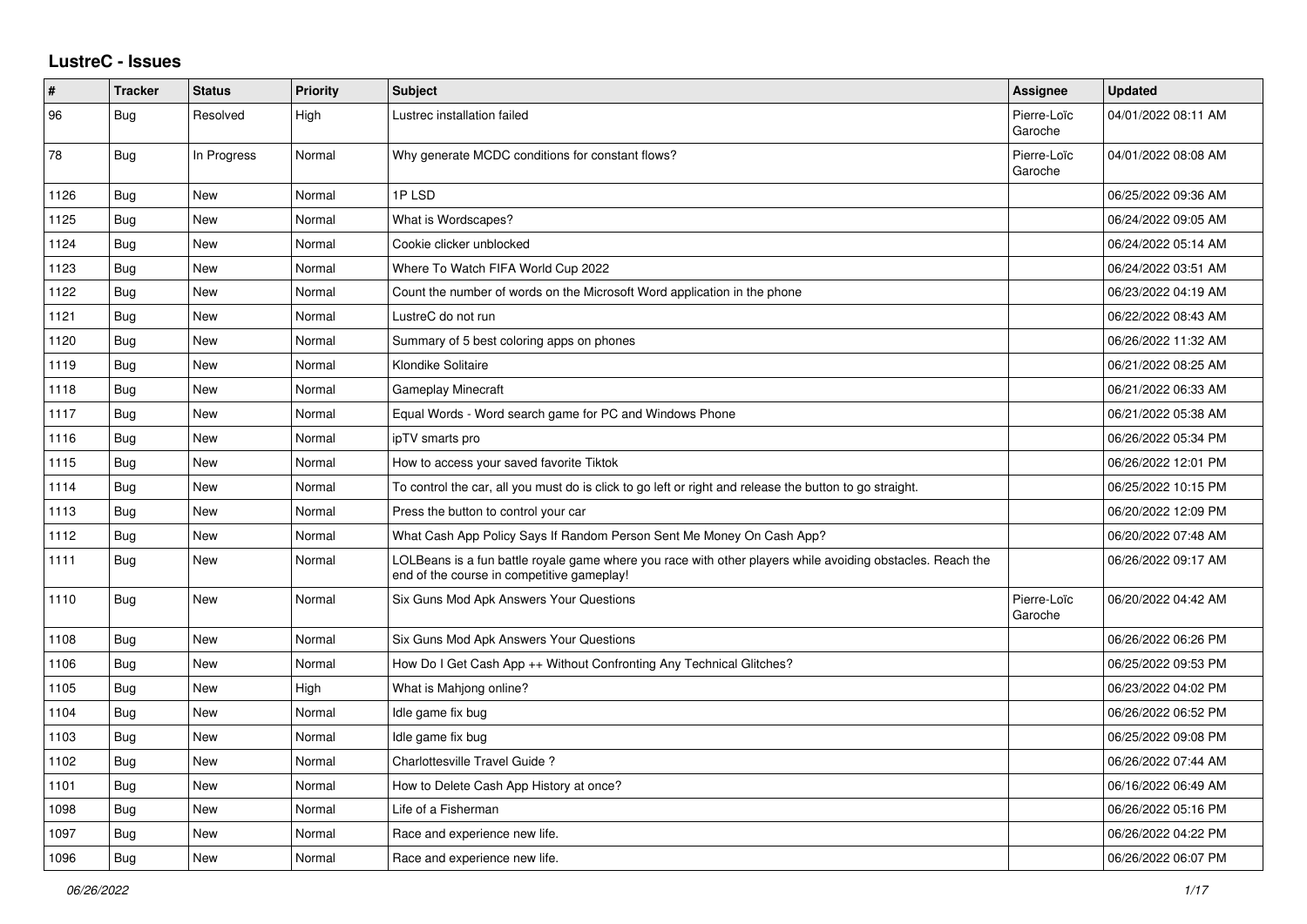| $\vert$ # | <b>Tracker</b> | <b>Status</b> | <b>Priority</b> | Subject                                                     | <b>Assignee</b>        | <b>Updated</b>      |
|-----------|----------------|---------------|-----------------|-------------------------------------------------------------|------------------------|---------------------|
| 1094      | <b>Bug</b>     | New           | Normal          | What time does direct deposit hit Cash App?                 |                        | 06/14/2022 03:27 PM |
| 1093      | Bug            | New           | Normal          | Uniswap Exchange                                            | Christophe<br>Garion   | 06/14/2022 11:55 AM |
| 1092      | <b>Bug</b>     | New           | Normal          | Ellison Estate Vineyard                                     |                        | 06/20/2022 12:03 PM |
| 1091      | Bug            | New           | Normal          | Find family fun indoors and outdoors in the Jungfrau Region |                        | 06/14/2022 09:33 AM |
| 1090      | <b>Bug</b>     | New           | Normal          | Pay Someone To Do My Assignment                             |                        | 06/11/2022 03:15 PM |
| 1089      | Bug            | New           | Normal          | Pay Someone To Do My Assignment                             |                        | 06/15/2022 04:44 AM |
| 1088      | Bug            | New           | Normal          | Health And Fitness Tips 2022                                | Pierre-Loïc<br>Garoche | 06/20/2022 06:42 AM |
| 1087      | Bug            | <b>New</b>    | Normal          | How do new writers start out?                               |                        | 06/10/2022 03:25 PM |
| 1086      | Bug            | New           | Immediate       | <b>Composite Engineer</b>                                   | Pierre-Loïc<br>Garoche | 06/10/2022 09:26 AM |
| 1084      | Bug            | New           | Normal          | <b>Trippie Redd</b>                                         |                        | 06/11/2022 09:05 AM |
| 1083      | <b>Bug</b>     | New           | Normal          | coin base review                                            |                        | 06/11/2022 09:13 AM |
| 1082      | <b>Bug</b>     | New           | Normal          | Reset chime bank password without phone number              |                        | 06/15/2022 11:56 AM |
| 1080      | Bug            | New           | Normal          | How to use Math Wallet   Nexo wallet   CoinTiger Exchange   |                        | 06/15/2022 11:56 AM |
| 1079      | <b>Bug</b>     | New           | Normal          | How to get cheap psychology assignment?                     |                        | 06/15/2022 06:00 AM |
| 1078      | <b>Bug</b>     | New           | Normal          | What Bank Is Cash App On Plaid? Find Clarity And Assistance |                        | 06/15/2022 11:56 AM |
| 1077      | Bug            | New           | Normal          | Les excellentes façons d'utiliser ces images                |                        | 06/26/2022 02:59 PM |
| 1076      | <b>Bug</b>     | New           | Normal          | DedicatedHosting4u                                          |                        | 06/11/2022 09:15 AM |
| 1074      | Bug            | New           | Normal          | Dissertation writing help at economical rates!              | Christophe<br>Garion   | 06/06/2022 04:48 PM |
| 1073      | Bug            | New           | Normal          | Cricut Design Space                                         |                        | 06/07/2022 09:34 PM |
| 1072      | Bug            | New           | Normal          | ij.start canon                                              |                        | 06/21/2022 06:56 PM |
| 1071      | <b>Bug</b>     | New           | Normal          | Cinema HD Review - Cinemahdv2.net                           |                        | 06/21/2022 06:54 PM |
| 1069      | Bug            | New           | Normal          | how to get cash app support phone number 24*7 available     |                        | 06/21/2022 08:36 PM |
| 1068      | <b>Bug</b>     | New           | Normal          | 123.hp.com/laserjet                                         |                        | 05/31/2022 12:22 PM |
| 1067      | <b>Bug</b>     | New           | Normal          | Cricut.com/setup                                            |                        | 05/31/2022 12:19 PM |
| 1065      | <b>Bug</b>     | New           | Normal          | The top foreign language training game in 2022              |                        | 06/07/2022 04:05 AM |
| 1064      | <b>Bug</b>     | New           | Normal          | How to delete Cash App history?                             | Pierre-Loïc<br>Garoche | 06/11/2022 10:29 AM |
| 1063      | Bug            | New           | Normal          | 123.hp.com/laserjet                                         |                        | 05/28/2022 12:27 PM |
| 1062      | Bug            | New           | Normal          | Cricut.com/setup                                            |                        | 05/28/2022 12:26 PM |
| 1061      | Bug            | New           | Normal          | Cricut.com/setup                                            |                        | 05/28/2022 12:24 PM |
| 1060      | Bug            | New           | Normal          | How to Use Panda Helper to Speed Up Your iOS                |                        | 05/28/2022 09:12 AM |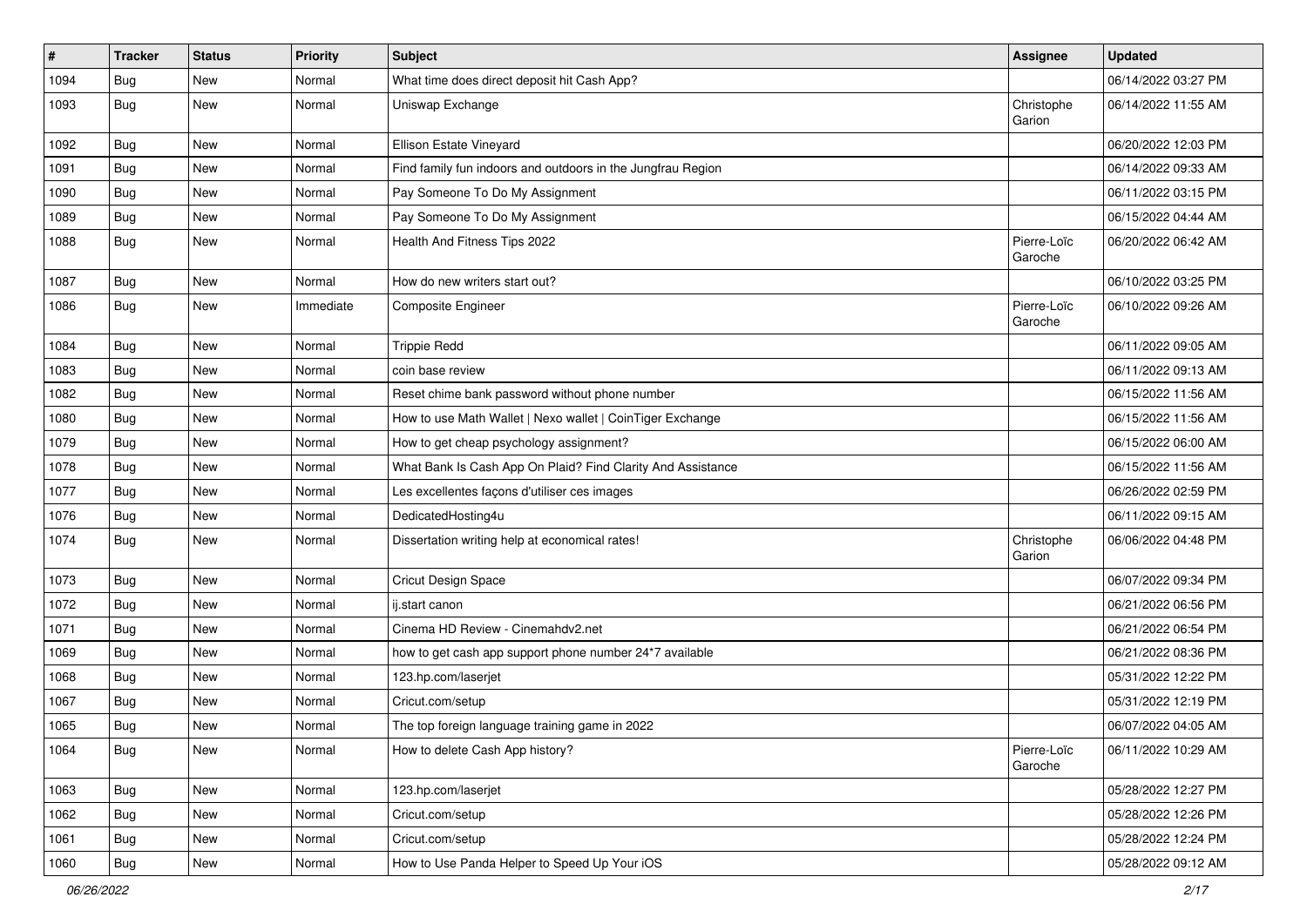| $\vert$ # | <b>Tracker</b> | <b>Status</b> | <b>Priority</b> | Subject                                                                  | <b>Assignee</b>        | <b>Updated</b>      |
|-----------|----------------|---------------|-----------------|--------------------------------------------------------------------------|------------------------|---------------------|
| 1059      | <b>Bug</b>     | New           | Normal          | 123.hp.com/laserjet                                                      |                        | 05/28/2022 08:29 AM |
| 1058      | <b>Bug</b>     | New           | Normal          | Cricut.com/setup                                                         |                        | 05/28/2022 08:28 AM |
| 1057      | Bug            | New           | Normal          | <b>CCPlay Education Edition APK</b>                                      |                        | 06/07/2022 04:07 AM |
| 1055      | Bug            | New           | Normal          | seo apk                                                                  | Pierre-Loïc<br>Garoche | 05/27/2022 06:23 AM |
| 1054      | Bug            | New           | Normal          | Apkmodule                                                                | Pierre-Loïc<br>Garoche | 05/26/2022 03:37 PM |
| 1053      | <b>Bug</b>     | <b>New</b>    | Normal          | Game Geometry Dash                                                       |                        | 05/26/2022 11:30 AM |
| 1052      | <b>Bug</b>     | New           | Normal          | Build Now GG is a new battle royale game.                                |                        | 05/26/2022 04:24 AM |
| 1051      | <b>Bug</b>     | New           | Normal          | Dental Supplies USA                                                      |                        | 06/11/2022 09:20 PM |
| 1048      | Bug            | New           | Normal          | So zeigen Sie ein Instagram-Profilbild an und vergrößern es              |                        | 05/25/2022 06:56 AM |
| 1047      | Bug            | New           | Normal          | Opensea                                                                  | Corentin<br>Lauverjat  | 05/24/2022 02:32 PM |
| 1046      | <b>Bug</b>     | New           | Normal          | 123.hp.com/laserjet                                                      |                        | 05/24/2022 10:46 AM |
| 1045      | <b>Bug</b>     | New           | Normal          | Cricut.com/setup                                                         |                        | 05/24/2022 10:45 AM |
| 1044      | Bug            | New           | Normal          | Can I Disapprove If Random Person Sent Me Money On Cash App?             |                        | 05/26/2022 03:51 PM |
| 1043      | <b>Bug</b>     | New           | Normal          | What Is The Right Way To Troubleshoot Cash App Transfer Failed Problems? |                        | 05/25/2022 01:16 PM |
| 1042      | <b>Bug</b>     | New           | Normal          | How to set up direct deposit on cash app?                                |                        | 05/25/2022 01:17 PM |
| 1041      | Bug            | New           | Normal          | Count words in Word on the computer                                      |                        | 05/27/2022 02:16 PM |
| 1040      | Bug            | New           | Normal          | thabet                                                                   |                        | 05/19/2022 08:05 PM |
| 1039      | Bug            | New           | Normal          | How to Get Tickmill Bonuses for Free                                     |                        | 05/26/2022 05:43 PM |
| 1038      | Bug            | New           | Normal          | How to Fix Canon Printer Offline ISsue                                   | Pierre-Loïc<br>Garoche | 05/27/2022 05:25 AM |
| 1036      | Bug            | New           | Normal          | <b>VPS Material</b>                                                      |                        | 05/18/2022 09:34 PM |
| 1035      | Bug            | New           | Normal          | how to relieve spam score                                                | Pierre-Loïc<br>Garoche | 05/18/2022 11:39 AM |
| 1034      | Bug            | New           | Normal          | Download Teaching Feeling For Android                                    |                        | 05/20/2022 09:25 AM |
| 1033      | Bug            | New           | Normal          | The best slope 2 online games to play right now                          |                        | 05/17/2022 10:55 AM |
| 1032      | Bug            | New           | Normal          | How To Play The Wordle Game                                              |                        | 05/17/2022 10:37 AM |
| 1031      | Bug            | New           | Normal          | <b>IAFT Traders Union</b>                                                |                        | 05/16/2022 03:14 PM |
| 1030      | Bug            | New           | Normal          | <b>IAFT Traders Union</b>                                                |                        | 05/16/2022 03:13 PM |
| 1029      | Bug            | New           | Normal          | 5 Reasons Why People Love Coloring Pages?                                |                        | 05/16/2022 11:53 AM |
| 1028      | Bug            | New           | Normal          | The Best Free Online Game to Play with Friends                           |                        | 05/16/2022 05:00 AM |
| 1027      | Bug            | New           | Normal          | Word hurdle: Viral and Fun Online Game                                   |                        | 06/25/2022 06:13 PM |
| 1026      | Bug            | New           | Normal          | New Puzzle Game for All Age - Dordle                                     |                        | 06/25/2022 06:17 PM |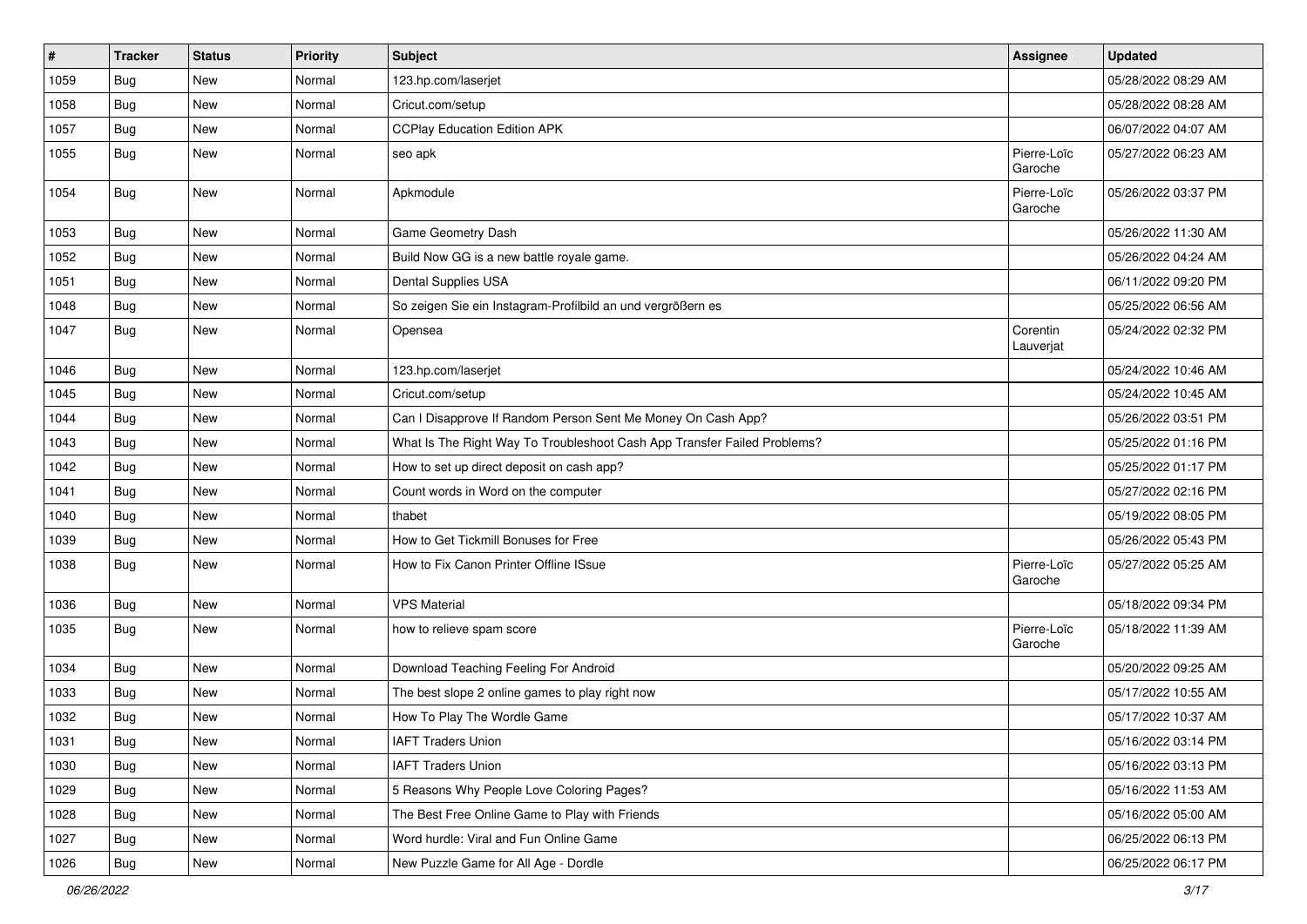| $\sharp$ | <b>Tracker</b> | <b>Status</b> | <b>Priority</b> | Subject                                                                       | Assignee               | <b>Updated</b>      |
|----------|----------------|---------------|-----------------|-------------------------------------------------------------------------------|------------------------|---------------------|
| 1025     | Bug            | New           | Normal          | how to change the logo in wordpress                                           |                        | 06/25/2022 06:20 PM |
| 1024     | Bug            | <b>New</b>    | Normal          | How to choose the right broker                                                |                        | 06/25/2022 06:23 PM |
| 1023     | <b>Bug</b>     | New           | Normal          | Questions That Are Typically Asked About Trap The Cat                         |                        | 05/14/2022 03:51 AM |
| 1022     | <b>Bug</b>     | New           | Normal          | 123.hp.com/laserjet                                                           |                        | 05/13/2022 01:25 PM |
| 1021     | <b>Bug</b>     | <b>New</b>    | Normal          | Cricut.com/setup                                                              |                        | 05/26/2022 12:21 AM |
| 1020     | Bug            | New           | Normal          | Cricut.com/setup                                                              |                        | 05/13/2022 11:14 AM |
| 1019     | Bug            | New           | Normal          | Cricut.com/setup                                                              |                        | 05/13/2022 11:13 AM |
| 1018     | <b>Bug</b>     | New           | Normal          | So erhalten Sie ein kostenloses Hörbuch                                       |                        | 06/26/2022 01:15 PM |
| 1016     | <b>Bug</b>     | New           | Normal          | Klondike Solitaire                                                            |                        | 05/12/2022 09:03 AM |
| 1015     | Bug            | <b>New</b>    | Normal          | Is it possible to send books for free?                                        |                        | 05/11/2022 04:05 PM |
| 1014     | <b>Bug</b>     | New           | Normal          | how to get chime routing and account number ? chime routing number florida    |                        | 05/11/2022 12:42 PM |
| 1013     | <b>Bug</b>     | New           | Normal          | ij.start canon                                                                |                        | 05/11/2022 11:31 AM |
| 1012     | Bug            | New           | Normal          | Cricut.com/setup                                                              |                        | 05/11/2022 11:30 AM |
| 1011     | Bug            | <b>New</b>    | Normal          | Summary of 10 best coloring apps on phones                                    |                        | 05/11/2022 10:58 AM |
| 1010     | Bug            | New           | Normal          | what are the requirements to borrow money from cash app ? cash app borrow app | Pierre-Loïc<br>Garoche | 05/11/2022 09:29 AM |
| 1009     | Bug            | New           | Normal          | How to change routing number on Cash App?                                     |                        | 05/11/2022 07:13 AM |
| 1008     | Bug            | <b>New</b>    | Normal          | Who was the first black woman to anchor a newscast?                           |                        | 05/10/2022 03:13 PM |
| 1007     | Bug            | <b>New</b>    | Normal          | "ij.start canon                                                               |                        | 05/18/2022 10:40 AM |
| 1006     | Bug            | New           | Normal          | Cricut.com/setup                                                              |                        | 05/10/2022 01:22 PM |
| 1005     | <b>Bug</b>     | New           | High            | Nursing Assignment Help in UK                                                 |                        | 05/13/2022 05:33 PM |
| 1004     | <b>Bug</b>     | <b>New</b>    | Normal          | you get to pinch and drag a man with a very flexible face                     |                        | 05/10/2022 10:59 AM |
| 1003     | Bug            | <b>New</b>    | Normal          | Drift F1 is a drifting car game inspired by F1's tracks.                      | Pierre-Loïc<br>Garoche | 05/10/2022 10:52 AM |
| 1002     | <b>Bug</b>     | New           | Normal          | Chemistry Assignment Help                                                     |                        | 06/04/2022 09:58 AM |
| 1001     | Bug            | New           | Normal          | Venmo Keep Saying Error?                                                      |                        | 06/16/2022 02:11 PM |
| 1000     | <b>Bug</b>     | New           | Normal          | Super easy way to zoom photos and upload to Instagram                         | Christophe<br>Garion   | 05/07/2022 11:06 AM |
| 999      | Bug            | New           | Normal          | Is there a way to find Google Feud answers?                                   |                        | 05/07/2022 08:58 AM |
| 998      | <b>Bug</b>     | New           | Normal          | Is It Hard to Solve Wordle An                                                 |                        | 05/13/2022 06:39 PM |
| 997      | Bug            | New           | Normal          | 123.hp.com/laserjet                                                           |                        | 05/06/2022 05:33 AM |
| 996      | <b>Bug</b>     | New           | Normal          | Cricut.com/setup                                                              |                        | 05/06/2022 05:32 AM |
| 993      | Bug            | New           | Normal          | IO Games Free Online                                                          |                        | 06/26/2022 09:41 AM |
| 992      | <b>Bug</b>     | New           | Normal          | So vergrößern Sie Ihr Instagram-Profilbild                                    |                        | 05/04/2022 08:46 AM |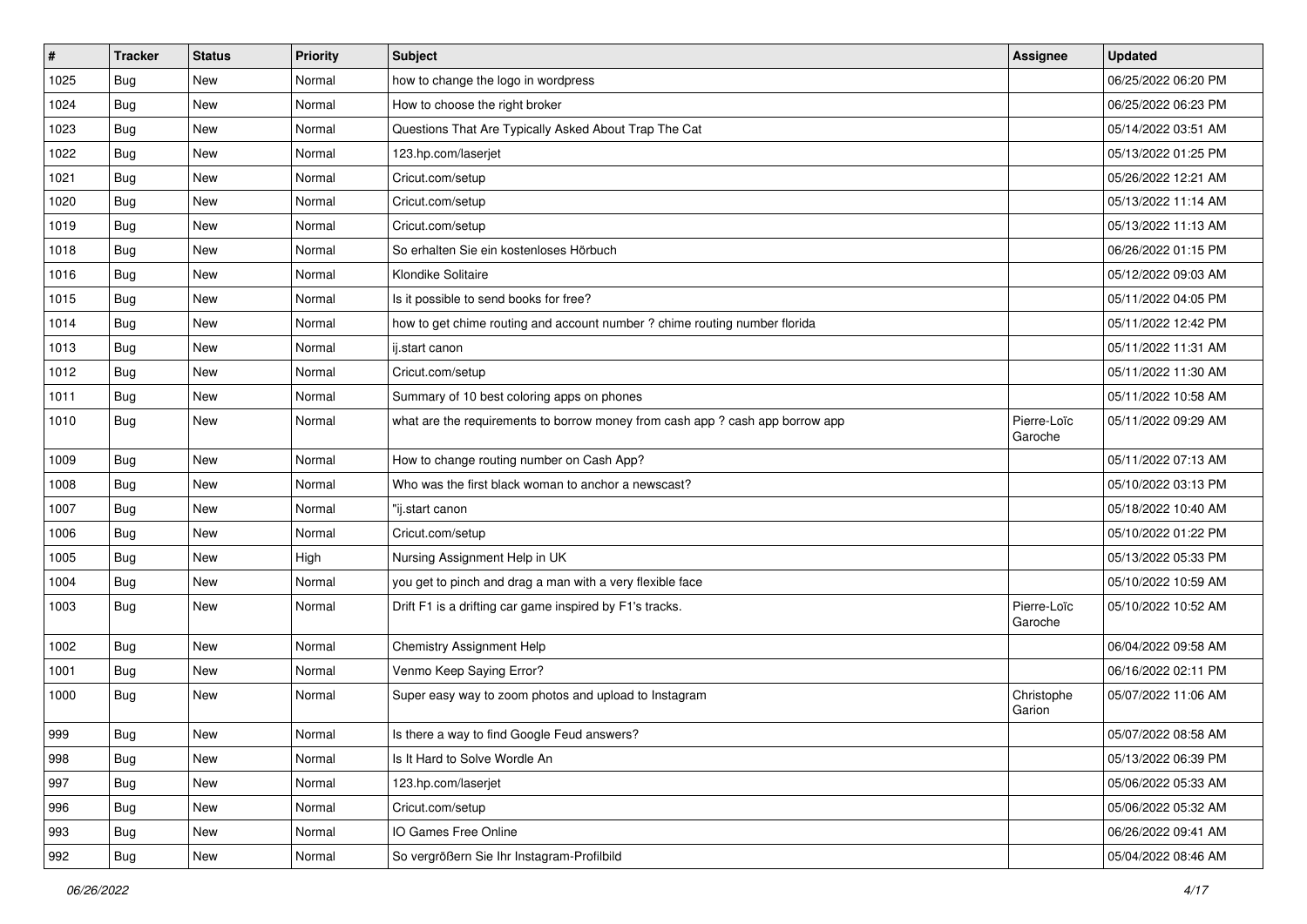| $\pmb{\#}$ | <b>Tracker</b> | <b>Status</b> | <b>Priority</b> | <b>Subject</b>                                                                         | Assignee             | <b>Updated</b>      |
|------------|----------------|---------------|-----------------|----------------------------------------------------------------------------------------|----------------------|---------------------|
| 991        | Bug            | New           | Normal          | <b>MDMA MOLLY</b>                                                                      |                      | 05/03/2022 12:03 AM |
| 990        | Bug            | New           | Normal          | Mushrooms                                                                              |                      | 06/26/2022 05:41 AM |
| 989        | Bug            | New           | Normal          | Barewoods Wax Cigar                                                                    |                      | 06/26/2022 09:19 AM |
| 988        | <b>Bug</b>     | New           | Normal          | Medicinal Mushrooms                                                                    |                      | 05/06/2022 06:06 AM |
| 987        | <b>Bug</b>     | New           | Normal          | <b>Medicinal Mushrooms</b>                                                             |                      | 05/02/2022 11:59 PM |
| 986        | Bug            | New           | Normal          | dbhdsvbhdf                                                                             | Christophe<br>Garion | 05/01/2022 09:10 AM |
| 985        | Bug            | New           | Normal          | Find out the vitality of Facebook Phone Number:                                        |                      | 05/06/2022 06:34 AM |
| 984        | Bug            | New           | Normal          | How to disable, permanently delete Twitter account on phone, PC                        |                      | 06/26/2022 08:28 AM |
| 983        | Bug            | New           | Normal          | Finding issue in tekken 3 game?                                                        |                      | 05/28/2022 02:34 PM |
| 982        | Bug            | New           | Normal          | Five sites that let you download free scenarios for your iPhone                        |                      | 05/07/2022 09:34 PM |
| 981        | <b>Bug</b>     | New           | Normal          | VidMate Mod APK                                                                        |                      | 05/06/2022 09:22 AM |
| 980        | Bug            | New           | Normal          | Free Gas Cards for the Unemployed                                                      |                      | 04/28/2022 06:25 AM |
| 979        | Bug            | New           | Normal          | Free Gas Cards for the Unemployed                                                      |                      | 06/25/2022 09:02 PM |
| 978        | Bug            | New           | Normal          | Delamore Lodge is a place to stay.                                                     |                      | 04/27/2022 11:41 AM |
| 977        | Bug            | New           | Normal          | Fans of the Old Country will like this book.                                           |                      | 06/26/2022 05:54 AM |
| 976        | Bug            | New           | Normal          | How to delete the cash app account history right now?                                  | Hamza<br>Bourbouh    | 04/27/2022 09:47 AM |
| 975        | <b>Bug</b>     | New           | Normal          | Payback 2 Mod APK                                                                      |                      | 05/05/2022 10:56 AM |
| 974        | <b>Bug</b>     | New           | Normal          | Watch NCAA Football Live Streaming Free                                                |                      | 06/26/2022 05:33 PM |
| 972        | Bug            | New           | Normal          | How To Borrow Money From The Cash App? Get To Know About The Same                      |                      | 04/25/2022 07:30 AM |
| 971        | Bug            | New           | Normal          | How Do I Check Balance On Cash App Card With Optimum Ease?                             |                      | 04/23/2022 08:43 PM |
| 970        | Bug            | New           | Normal          | The Amount Of Time Does Cash App Direct Deposit Time Take?                             |                      | 04/23/2022 08:33 AM |
| 969        | Bug            | New           | Normal          | Watch NCAA Football Live Match Free                                                    |                      | 04/23/2022 07:29 AM |
| 966        | Bug            | New           | Normal          | How to Download the Filmes                                                             |                      | 04/23/2022 04:04 AM |
| 965        | Bug            | New           | Normal          | Go with cash app customer service to know where I can load my cash app card            |                      | 04/22/2022 01:07 PM |
| 964        | Bug            | New           | Normal          | Can I Fix Cash App Transfer Failed Issues By Adding Sufficient Funds?                  |                      | 06/26/2022 07:21 AM |
| 962        | Bug            | New           | Normal          | Kostenlose Hörbücher                                                                   |                      | 05/20/2022 08:56 AM |
| 961        | Bug            | New           | Normal          | TeaTv is an Android                                                                    |                      | 06/26/2022 02:02 PM |
| 959        | Bug            | New           | Normal          | Get connected with cash app team-How to get money off cash app at walmart without card |                      | 04/20/2022 08:18 AM |
| 958        | Bug            | New           | Normal          | Avail Cash app support service to know Sutton bank cash app number                     |                      | 06/26/2022 08:46 AM |
| 957        | Bug            | New           | Normal          | From Where I Can Get Cheap Writing Services?                                           |                      | 04/20/2022 05:06 AM |
| 956        | <b>Bug</b>     | <b>New</b>    | Normal          | <b>FNF Free Mods Online</b>                                                            |                      | 06/25/2022 09:59 PM |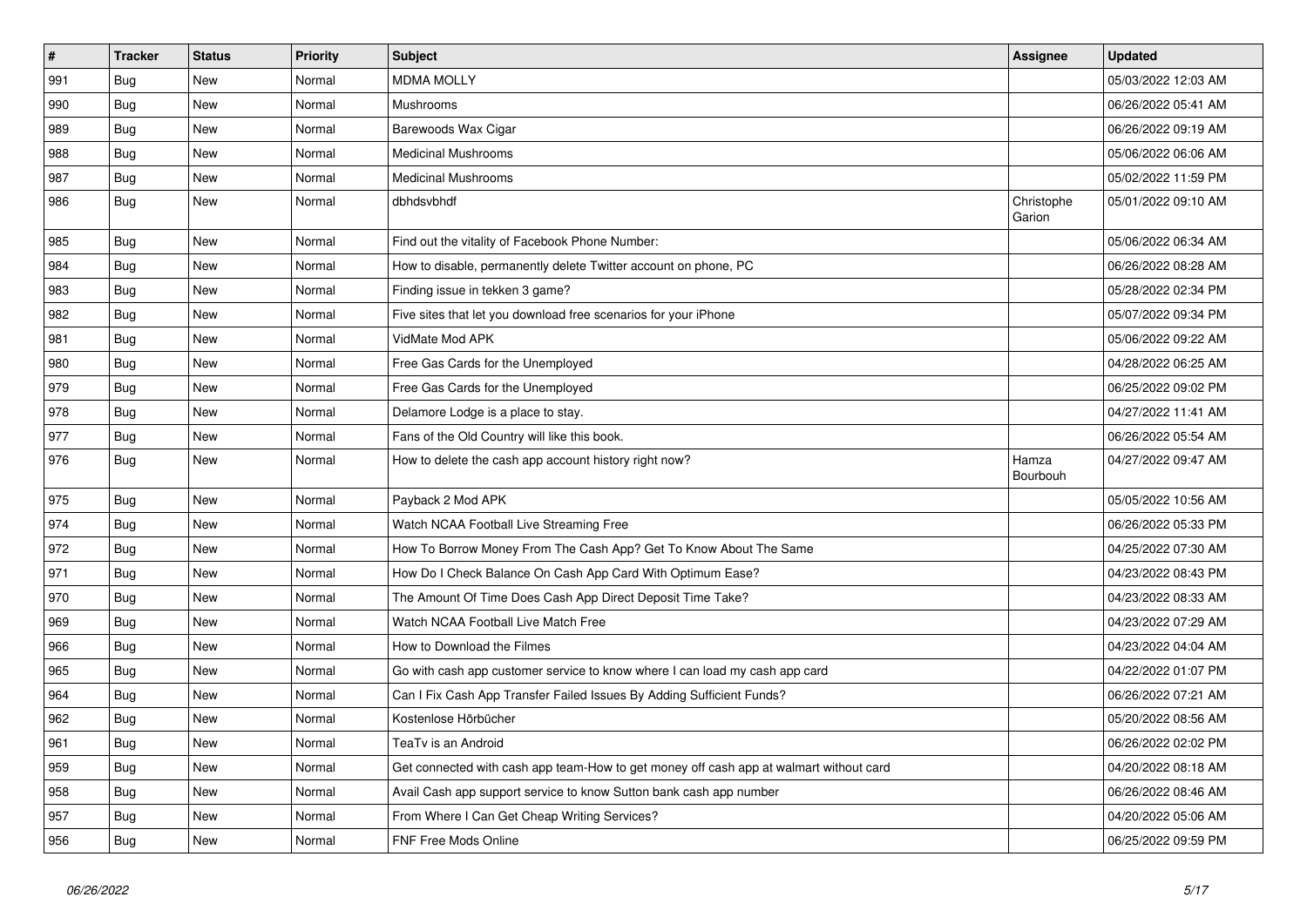| $\vert$ # | <b>Tracker</b> | <b>Status</b> | <b>Priority</b> | <b>Subject</b>                                                                   | <b>Assignee</b>        | <b>Updated</b>      |
|-----------|----------------|---------------|-----------------|----------------------------------------------------------------------------------|------------------------|---------------------|
| 955       | Bug            | New           | Normal          | How Long Does Verification Take On Cash App If You Apply For The Verification?   | Christophe<br>Garion   | 06/25/2022 10:50 PM |
| 954       | Bug            | New           | Normal          | AZ Screen Recorder Mod                                                           |                        | 06/25/2022 11:24 PM |
| 953       | Bug            | New           | Normal          | Manga Dogs - Read Your Favorite Comics on Your Smartphone                        |                        | 04/20/2022 05:25 AM |
| 952       | Bug            | New           | Normal          | Canon IJ Network Tool                                                            |                        | 06/26/2022 10:35 AM |
| 951       | Bug            | New           | Normal          | Canon.com/ijsetup                                                                |                        | 04/20/2022 10:18 AM |
| 950       | Bug            | New           | Normal          | ij.start canon                                                                   |                        | 06/26/2022 04:35 AM |
| 949       | Bug            | <b>New</b>    | Normal          | <b>Educational Games</b>                                                         |                        | 06/15/2022 09:11 PM |
| 948       | Bug            | New           | Normal          | Canon IJ Network Tool                                                            |                        | 04/20/2022 11:53 AM |
| 947       | Bug            | <b>New</b>    | Normal          | is Disney Now and Disney Plus different?                                         |                        | 04/14/2022 09:53 AM |
| 946       | Bug            | New           | Normal          | What is Plex and Is Plex Legal?                                                  |                        | 06/26/2022 05:23 AM |
| 945       | <b>Bug</b>     | <b>New</b>    | Normal          | TikTok 18 Mod Apk For Your Android                                               |                        | 04/13/2022 09:32 AM |
| 943       | Bug            | New           | Normal          | ij.start canon                                                                   |                        | 04/13/2022 08:52 AM |
| 942       | Bug            | New           | Normal          | Canon IJ Network Tool                                                            |                        | 04/13/2022 08:45 AM |
| 941       | Bug            | New           | Normal          | is Disney Now and Disney Plus different?                                         |                        | 06/26/2022 12:10 PM |
| 940       | <b>Bug</b>     | New           | Normal          | What is Plex and Is Plex Legal?                                                  |                        | 06/26/2022 04:50 PM |
| 939       | Bug            | New           | Normal          | Ability to change sound notifications                                            | Christophe<br>Garion   | 05/11/2022 10:07 PM |
| 938       | Bug            | New           | Normal          | Would you like to have your own ringtone                                         | Christophe<br>Garion   | 04/22/2022 01:27 PM |
| 936       | Bug            | New           | Normal          | Avantages de l'extension AliTools pour faire du shopping sur Aliexpress          | Pierre-Loïc<br>Garoche | 04/12/2022 11:35 AM |
| 935       | Bug            | New           | Normal          | MovieBox Pro Apk - Watch Movies and TV Shows on Your Android Phone               |                        | 06/26/2022 04:11 AM |
| 934       | Bug            | New           | Normal          | MovieBox Pro Apk - Watch Movies and TV Shows on Your Android Phone               |                        | 05/10/2022 11:01 AM |
| 933       | Bug            | New           | Normal          | How Can I Watch Movies on My Mobile Phone                                        |                        | 06/24/2022 12:55 AM |
| 932       | Bug            | New           | Normal          | The best epic, long-playing PC games will consume days of your life.             |                        | 05/15/2022 07:44 PM |
| 930       | <b>Bug</b>     | New           | Normal          | The best free games online                                                       |                        | 04/12/2022 09:05 AM |
| 929       | Bug            | New           | Normal          | Canon IJ Network Tool                                                            |                        | 04/12/2022 08:32 AM |
| 928       | Bug            | New           | Normal          | How Does Sutton Bank Cash App Customer Service Help In Answering Your Questions? |                        | 04/12/2022 11:36 AM |
| 926       | Bug            | New           | Normal          | tavor 7                                                                          |                        | 06/22/2022 05:08 PM |
| 925       | <b>Bug</b>     | New           | Normal          | tavor 7                                                                          |                        | 06/15/2022 03:45 AM |
| 924       | <b>Bug</b>     | New           | Normal          | buy tec 9                                                                        |                        | 04/11/2022 02:54 PM |
| 923       | <b>Bug</b>     | New           | Normal          | frenchies for sale                                                               |                        | 04/11/2022 02:35 PM |
| 922       | Bug            | New           | Normal          | Why Is The Need For Assignment Writing Services?                                 |                        | 06/26/2022 12:42 PM |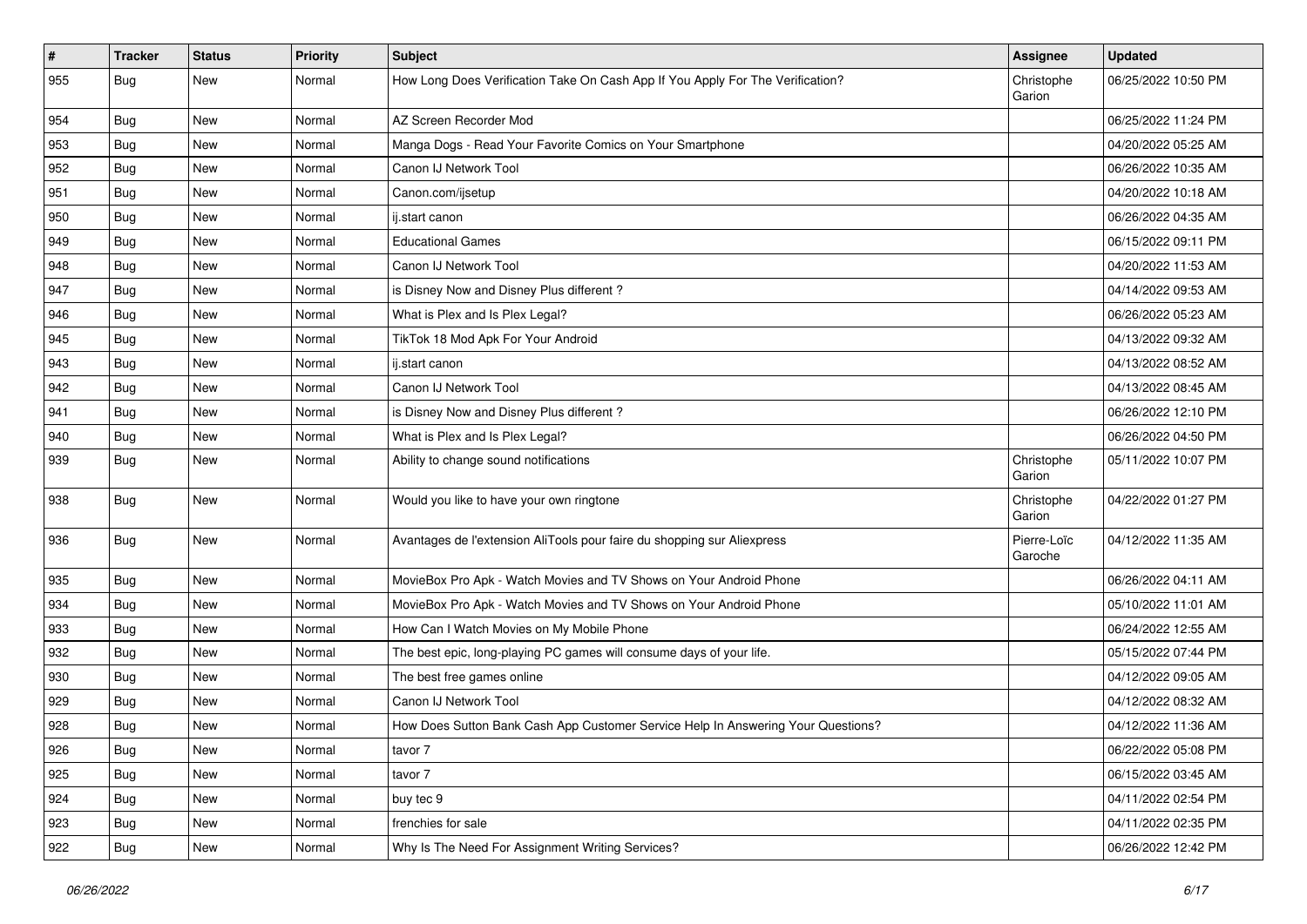| #   | <b>Tracker</b> | <b>Status</b> | <b>Priority</b> | Subject                                                                     | Assignee        | <b>Updated</b>      |
|-----|----------------|---------------|-----------------|-----------------------------------------------------------------------------|-----------------|---------------------|
| 921 | Bug            | New           | Normal          | Canon IJ Network Tool                                                       |                 | 04/11/2022 09:00 AM |
| 920 | Bug            | <b>New</b>    | Normal          | Where I Can Get Essay Writing Services?                                     |                 | 04/11/2022 08:35 AM |
| 918 | <b>Bug</b>     | New           | Normal          | Antivirus for IOS                                                           |                 | 06/16/2022 10:36 PM |
| 917 | Bug            | New           | Normal          | Random Person Sent Me Money on Cash App-find solution?                      |                 | 04/09/2022 12:32 PM |
| 916 | <b>Bug</b>     | <b>New</b>    | Normal          | How long does it take to write a book?                                      |                 | 04/07/2022 12:15 PM |
| 915 | Bug            | New           | Normal          | Finance dissertation writing                                                |                 | 04/07/2022 09:22 AM |
| 914 | Bug            | New           | Normal          | Wordle: how to play fashion games for free?                                 |                 | 04/07/2022 08:30 AM |
| 913 | Bug            | New           | Normal          | Canon IJ Network Tool                                                       |                 | 04/07/2022 06:21 AM |
| 912 | Bug            | New           | Normal          | <b>Cuphead Mobile Game Review</b>                                           |                 | 06/09/2022 10:14 AM |
| 911 | Bug            | <b>New</b>    | Normal          | Aluminum Windows & Doors                                                    |                 | 04/06/2022 08:10 PM |
| 910 | Bug            | New           | Normal          | Each content looks unisize or not formated                                  |                 | 04/06/2022 11:21 AM |
| 909 | Bug            | New           | Normal          | Toca Life World APK                                                         |                 | 04/06/2022 04:52 AM |
| 908 | <b>Bug</b>     | New           | Normal          | Toca Life World APK                                                         |                 | 04/06/2022 03:18 AM |
| 907 | Bug            | New           | Normal          | Canon IJ Network Tool                                                       |                 | 04/04/2022 10:43 AM |
| 906 | <b>Bug</b>     | New           | Normal          | How To Change Cash App From Business To Personal Account For Any Reasons?   |                 | 04/04/2022 09:57 AM |
| 905 | Bug            | New           | Normal          | MINI MILITIA MOD APK                                                        |                 | 05/19/2022 01:54 PM |
| 898 | Bug            | New           | Normal          | Shadow Fight 2 Mod APK                                                      |                 | 04/02/2022 09:17 AM |
| 897 | <b>Bug</b>     | <b>New</b>    | Normal          | Slot Pulsa Pragmatic Play                                                   | Xavier Thirioux | 04/01/2022 12:08 PM |
| 895 | Bug            | New           | Normal          | Cash App Scams                                                              |                 | 06/18/2022 02:36 PM |
| 893 | Bug            | <b>New</b>    | Normal          | klingeltone                                                                 |                 | 04/13/2022 11:06 AM |
| 892 | <b>Bug</b>     | New           | Normal          | Good game                                                                   |                 | 04/01/2022 09:15 AM |
| 891 | Bug            | <b>New</b>    | Normal          | The most interesting game today, have you tried it?                         |                 | 04/01/2022 09:17 AM |
| 889 | Bug            | <b>New</b>    | Normal          | What is Plex and how it's work?                                             |                 | 04/01/2022 09:14 AM |
| 888 | <b>Bug</b>     | New           | Normal          | Is the Fox News Channel on Roku free?                                       |                 | 04/25/2022 08:04 AM |
| 887 | Bug            | New           | Normal          | What is Plex and how it's work?                                             |                 | 04/01/2022 09:16 AM |
| 886 | Bug            | New           | Normal          | Is the Fox News Channel on Roku free?                                       |                 | 04/01/2022 09:16 AM |
| 885 | <b>Bug</b>     | <b>New</b>    | Normal          | How to Install the Tele Latino App For Android                              |                 | 03/28/2022 04:10 AM |
| 884 | <b>Bug</b>     | New           | Normal          | Why do Subway Surfers popular                                               |                 | 04/01/2022 09:16 AM |
| 883 | <b>Bug</b>     | New           | Normal          | Langweilen Sie sich jemals bei der gleichen alten Schriftart auf Instagram? |                 | 04/01/2022 09:16 AM |
| 882 | <b>Bug</b>     | New           | Normal          | How to change bank account on cash app?                                     |                 | 04/01/2022 09:16 AM |
| 880 | <b>Bug</b>     | New           | Normal          | Why do Subway Surfers popular                                               |                 | 04/01/2022 09:16 AM |
| 878 | <b>Bug</b>     | New           | Normal          | Wie ist instazoom hilfreich beim Herunterladen von Instagram-Profilbildern  |                 | 04/08/2022 09:28 PM |
| 876 | Bug            | New           | Normal          | Download Full-Size Profile Pictures of Your Favorite Users With InstaDP     |                 | 04/01/2022 09:12 AM |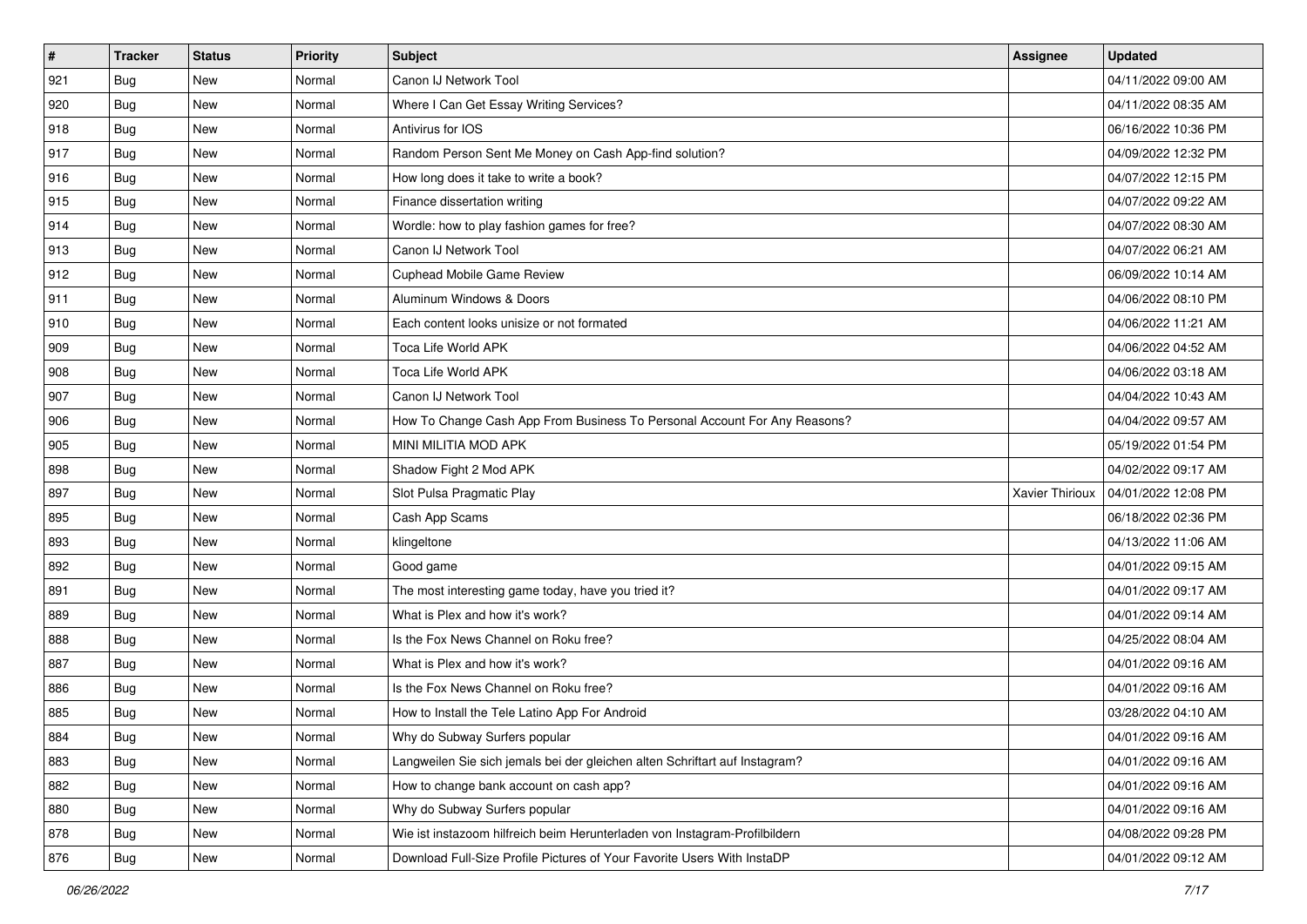| $\vert$ # | <b>Tracker</b> | <b>Status</b> | <b>Priority</b> | <b>Subject</b>                                                                   | <b>Assignee</b>        | <b>Updated</b>      |
|-----------|----------------|---------------|-----------------|----------------------------------------------------------------------------------|------------------------|---------------------|
| 875       | Bug            | New           | Normal          | Red ball game                                                                    |                        | 04/01/2022 09:15 AM |
| 874       | <b>Bug</b>     | <b>New</b>    | Normal          | Cómo descargar Minecraft Apk                                                     |                        | 06/26/2022 08:01 AM |
| 873       | Bug            | <b>New</b>    | Normal          | Klingeltöne mp3                                                                  |                        | 04/13/2022 11:03 AM |
| 872       | Bug            | New           | Normal          | Poppy Playtime Horror Game Free                                                  |                        | 04/01/2022 09:11 AM |
| 870       | <b>Bug</b>     | New           | Normal          | Mahjong Solitaire                                                                |                        | 04/01/2022 09:12 AM |
| 869       | Bug            | New           | Normal          | Sonnerie Post Malone 2022                                                        |                        | 04/13/2022 11:05 AM |
| 867       | <b>Bug</b>     | New           | Low             | cheap Yeezys                                                                     | Pierre-Loïc<br>Garoche | 04/01/2022 09:12 AM |
| 865       | Bug            | New           | Normal          | Canon IJ Printer Utility                                                         |                        | 05/18/2022 07:24 PM |
| 864       | <b>Bug</b>     | New           | Normal          | Canon IJ Network Tool                                                            |                        | 04/01/2022 09:14 AM |
| 863       | Bug            | New           | Normal          | Canon IJ Network Tool                                                            |                        | 04/01/2022 09:12 AM |
| 862       | <b>Bug</b>     | New           | Normal          | none                                                                             |                        | 04/01/2022 09:11 AM |
| 860       | <b>Bug</b>     | New           | Normal          | pokemon guide                                                                    | Pierre-Loïc<br>Garoche | 06/18/2022 08:18 PM |
| 859       | Bug            | New           | Normal          | Canon IJ Network Tool                                                            |                        | 04/01/2022 09:13 AM |
| 858       | Bug            | New           | Normal          | opourid                                                                          | Christophe<br>Garion   | 04/01/2022 09:13 AM |
| 857       | Bug            | New           | Normal          | Welcome to the world of classic retro games                                      |                        | 04/01/2022 09:13 AM |
| 856       | Bug            | <b>New</b>    | Normal          | Online Classes Assistance Help For Student                                       |                        | 04/01/2022 09:13 AM |
| 855       | <b>Bug</b>     | <b>New</b>    | Normal          | Online Classes Assistance Help For Student                                       |                        | 04/01/2022 09:13 AM |
| 854       | Bug            | New           | Normal          | How To Resolve Password Problems Through Facebook Customer Service?              |                        | 04/09/2022 06:11 PM |
| 853       | <b>Bug</b>     | New           | Normal          | what is dr laser                                                                 |                        | 04/01/2022 09:13 AM |
| 852       | <b>Bug</b>     | New           | Normal          | How to cancel your French Bee flight within 24 hours?                            |                        | 04/01/2022 09:13 AM |
| 851       | <b>Bug</b>     | New           | Normal          | Laden Sie den kostenlosen MP3-Klingelton für Ihr Mobiltelefon herunter           |                        | 04/01/2022 09:14 AM |
| 850       | Bug            | New           | Normal          | Puppy Playtime APK Android                                                       |                        | 04/01/2022 09:14 AM |
| 849       | <b>Bug</b>     | New           | Normal          | FutEmax App Apk - Watch Soccer, Fantasy Football, And More On Your Mobile Device |                        | 04/01/2022 09:04 AM |
| 844       | Bug            | New           | Normal          | To know Chime Routing Number call on the helpline number                         |                        | 04/01/2022 08:58 AM |
| 843       | Bug            | New           | Normal          | Canon IJ Network Tool                                                            |                        | 04/01/2022 08:58 AM |
| 842       | Bug            | New           | Normal          | Join the fun game                                                                |                        | 04/01/2022 08:58 AM |
| 841       | Bug            | New           | Normal          | How do I activate FOX NOW?                                                       |                        | 04/01/2022 08:58 AM |
| 840       | Bug            | New           | Normal          | Is Tubi really free and legal?                                                   |                        | 04/01/2022 08:58 AM |
| 839       | Bug            | New           | Normal          | How do I activate FOX NOW?                                                       |                        | 04/01/2022 08:58 AM |
| 838       | Bug            | New           | Normal          | Celebrity Hunter Mod apk - Como instalá-lo                                       |                        | 04/01/2022 08:58 AM |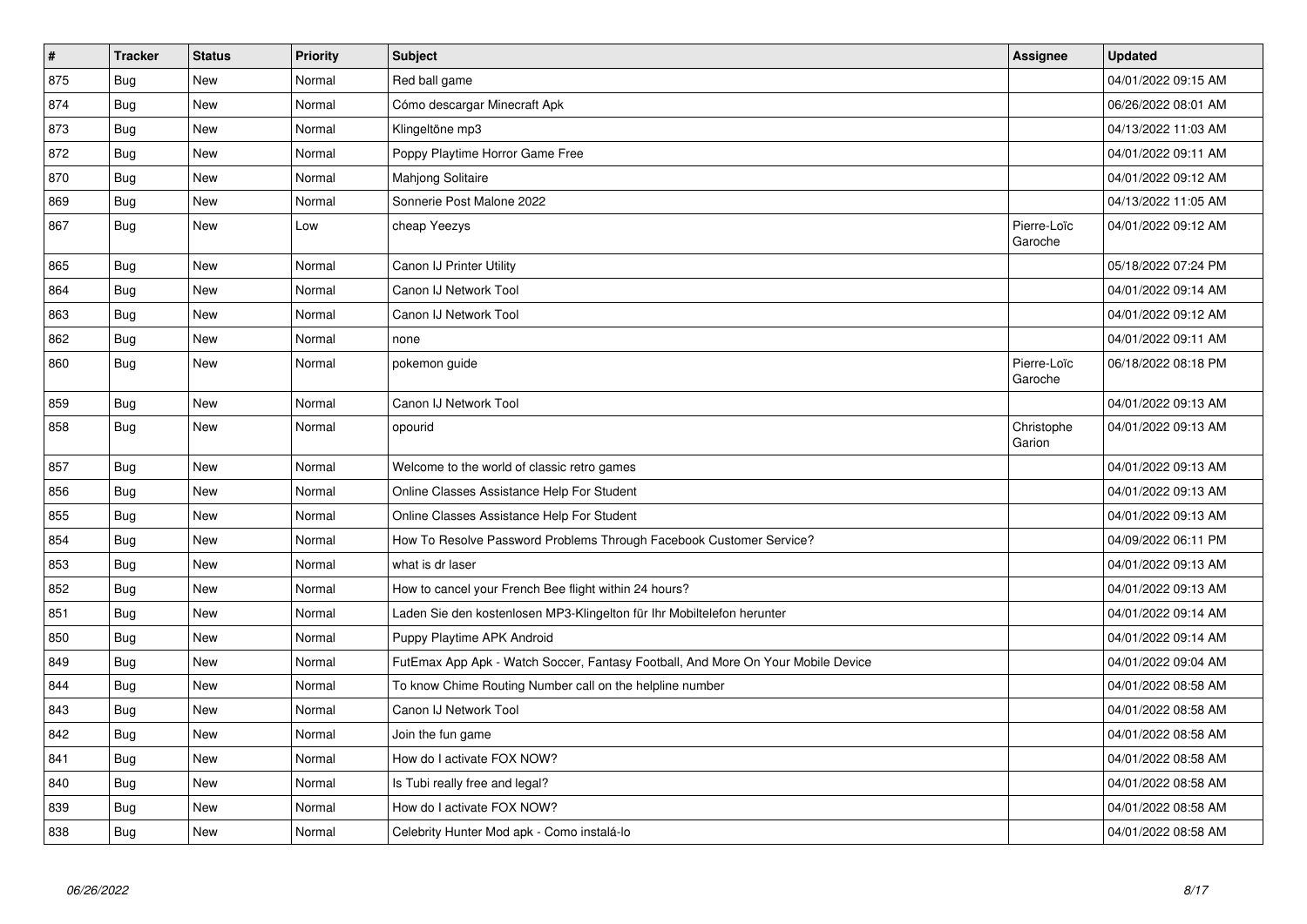| $\#$ | <b>Tracker</b> | <b>Status</b> | <b>Priority</b> | <b>Subject</b>                                                | Assignee               | <b>Updated</b>      |
|------|----------------|---------------|-----------------|---------------------------------------------------------------|------------------------|---------------------|
| 837  | Bug            | New           | Normal          | To Create An Instagram Story                                  | Pierre-Loïc<br>Garoche | 04/01/2022 08:58 AM |
| 836  | <b>Bug</b>     | New           | Normal          | What Is The Required Amount To Pay As Cash App Clearance Fee? |                        | 04/01/2022 09:00 AM |
| 835  | <b>Bug</b>     | New           | Normal          | Build your strong army with Taming io                         |                        | 04/01/2022 08:59 AM |
| 834  | Bug            | New           | Normal          | Grasp the secret to relieve stress and fatigue                |                        | 04/01/2022 08:57 AM |
| 833  | <b>Bug</b>     | New           | Normal          | Does Direct Deposit Hit Chime- seek Chime Customer Service    |                        | 04/01/2022 08:59 AM |
| 832  | <b>Bug</b>     | New           | Normal          | Choque Royale Mod Apk                                         |                        | 04/01/2022 08:59 AM |
| 831  | Bug            | New           | Normal          | Build and shoot                                               |                        | 05/29/2022 04:47 PM |
| 830  | <b>Bug</b>     | New           | Normal          | Poppy Playtime APK                                            |                        | 04/01/2022 08:59 AM |
| 829  | Bug            | New           | Normal          | Write My Dissertation For Me UK                               | Pierre-Loïc<br>Garoche | 06/26/2022 04:13 AM |
| 828  | <b>Bug</b>     | New           | Normal          | Nursery management                                            |                        | 06/13/2022 08:55 AM |
| 827  | <b>Bug</b>     | New           | Normal          | Come To Know The Required Steps To Unlock Cash App Account    |                        | 04/01/2022 08:59 AM |
| 826  | Bug            | New           | Normal          | How to Dowload MXL TV Premium                                 |                        | 05/26/2022 03:34 PM |
| 825  | Bug            | New           | Normal          | Lucky Patcher Download                                        |                        | 06/26/2022 06:09 PM |
| 822  | <b>Bug</b>     | New           | Normal          | Dowload Your Boyfriend Game                                   |                        | 06/26/2022 02:21 PM |
| 821  | <b>Bug</b>     | New           | Normal          | Nicoo - A Review of the Popular Battle Royale Game            |                        | 04/01/2022 08:56 AM |
| 820  | Bug            | New           | Normal          | Metal Slug Apk para Android                                   |                        | 06/26/2022 07:14 PM |
| 819  | <b>Bug</b>     | New           | Normal          | Metal Slug Apk para Android                                   |                        | 04/01/2022 08:59 AM |
| 818  | <b>Bug</b>     | New           | Normal          | Have you ever played a basketball game?                       | Corentin<br>Lauverjat  | 04/01/2022 08:55 AM |
| 817  | <b>Bug</b>     | New           | Normal          | Pacman 30th Anniversary                                       |                        | 06/26/2022 04:13 PM |
| 816  | Bug            | <b>New</b>    | Normal          | Play Scribble io fun with everyone                            |                        | 06/23/2022 10:52 AM |
| 815  | <b>Bug</b>     | New           | Normal          | how do i call cash app customer service                       | <b>Xavier Thirioux</b> | 06/23/2022 08:36 AM |
| 814  | <b>Bug</b>     | New           | Normal          | Stage Fright Cure                                             | Pierre-Loïc<br>Garoche | 06/26/2022 07:04 AM |
| 811  | Bug            | New           | Normal          | Canon IJ Network Tool                                         |                        | 06/26/2022 12:58 PM |
| 809  | <b>Bug</b>     | New           | Normal          | Smash Karts - immerse yourself in the exciting race           |                        | 06/26/2022 04:49 PM |
| 808  | <b>Bug</b>     | <b>New</b>    | Normal          | Sinnvolle Guten-Morgen-Grüße                                  |                        | 06/25/2022 12:09 PM |
| 807  | <b>Bug</b>     | New           | Normal          | 1v1Battle is a strategic action 'Build and shoot' game        |                        | 04/01/2022 08:56 AM |
| 805  | <b>Bug</b>     | New           | Normal          | Ketamine Online Store                                         | Christophe<br>Garion   | 06/25/2022 11:28 AM |
| 804  | Bug            | New           | Normal          | Review                                                        |                        | 06/25/2022 05:07 PM |
| 802  | Bug            | New           | Normal          | Who Is an ETL Engineer                                        |                        | 06/26/2022 05:48 PM |
| 801  | Bug            | New           | Normal          | Who Is an ETL Engineer                                        |                        | 06/26/2022 04:29 PM |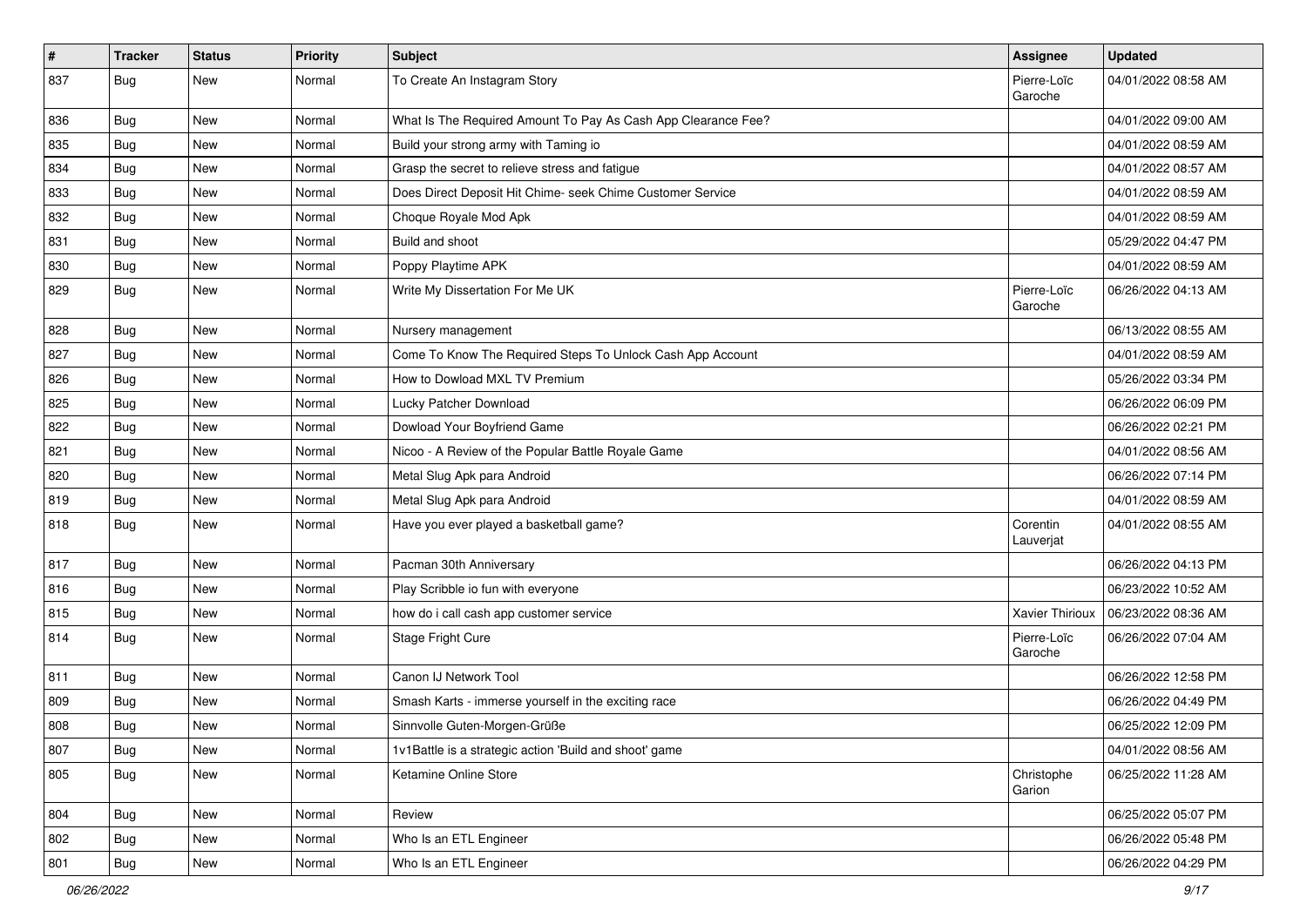| $\vert$ # | <b>Tracker</b> | <b>Status</b> | <b>Priority</b> | Subject                                                                       | <b>Assignee</b>        | <b>Updated</b>      |
|-----------|----------------|---------------|-----------------|-------------------------------------------------------------------------------|------------------------|---------------------|
| 800       | Bug            | New           | Normal          | Who Is an ETL Engineer                                                        |                        | 06/25/2022 10:31 PM |
| 799       | Bug            | <b>New</b>    | Normal          | Who Is an ETL Engineer                                                        |                        | 06/26/2022 09:27 AM |
| 798       | Bug            | New           | Normal          | Who Is an ETL Engineer                                                        |                        | 06/26/2022 01:07 PM |
| 797       | Bug            | New           | Normal          | Psychedelic                                                                   | Christophe<br>Garion   | 06/26/2022 03:26 PM |
| 796       | <b>Bug</b>     | <b>New</b>    | Normal          | How Does Cash App ++ actually work and What is the process of it              |                        | 06/22/2022 07:03 AM |
| 795       | Bug            | New           | Normal          | Drift Boss - Exciting Race                                                    |                        | 06/26/2022 06:32 PM |
| 792       | <b>Bug</b>     | New           | Normal          | What is Google Camera Mod?                                                    |                        | 04/01/2022 08:59 AM |
| 791       | <b>Bug</b>     | New           | Normal          | Samsnung TV Plus is not working                                               |                        | 04/01/2022 09:03 AM |
| 790       | <b>Bug</b>     | New           | Normal          | My app                                                                        |                        | 04/01/2022 09:03 AM |
| 789       | Bug            | New           | Normal          | Full version                                                                  |                        | 06/26/2022 02:47 PM |
| 788       | <b>Bug</b>     | New           | Normal          | Intro Maker Mod APK                                                           |                        | 06/26/2022 11:01 AM |
| 787       | <b>Bug</b>     | New           | Normal          | <b>Assured Assignment Help</b>                                                |                        | 06/26/2022 06:14 PM |
| 786       | <b>Bug</b>     | New           | Normal          | Best Assignment Help in Australia & UK                                        |                        | 06/21/2022 09:28 PM |
| 785       | <b>Bug</b>     | <b>New</b>    | Normal          | How To Get Money Off Cash App Without Card Or With A Card?                    |                        | 06/26/2022 06:26 PM |
| 784       | Bug            | New           | Normal          | How To Add Money On Cash App Card And Check The Funds?                        |                        | 06/26/2022 01:43 PM |
| 783       | <b>Bug</b>     | New           | Normal          | How Do I Determine The Reasons And Solutions To Fix Cash App Transfer Failed? |                        | 06/26/2022 12:30 PM |
| 782       | <b>Bug</b>     | New           | Normal          | Comment faire une sonnerie téléphonique                                       |                        | 06/24/2022 01:32 PM |
| 781       | Bug            | New           | Normal          | Free Whatsapp Group to Join                                                   |                        | 06/25/2022 01:25 AM |
| 780       | Bug            | New           | Normal          | Best Whatsapp Modified APKs                                                   | Pierre-Loïc<br>Garoche | 06/25/2022 06:54 AM |
| 777       | <b>Bug</b>     | New           | Normal          | Obtain driving instructions using Google Maps.                                |                        | 06/26/2022 11:30 AM |
| 776       | <b>Bug</b>     | New           | Normal          | Wibargain                                                                     |                        | 06/17/2022 08:52 PM |
| 775       | Bug            | New           | Normal          | cash app                                                                      |                        | 02/14/2022 08:20 AM |
| 774       | <b>Bug</b>     | New           | Normal          | Follow proper initiatives                                                     |                        | 06/26/2022 02:21 AM |
| 773       | <b>Bug</b>     | New           | Normal          | Spades - Play online free                                                     |                        | 06/26/2022 07:18 PM |
| 772       | Bug            | New           | Normal          | united airlines baggage policy                                                |                        | 06/26/2022 05:25 AM |
| 771       | <b>Bug</b>     | New           | Normal          | united airlines baggage policy                                                |                        | 06/26/2022 07:19 AM |
| 770       | Bug            | New           | Normal          | Canon IJ Network Tool                                                         |                        | 06/26/2022 09:12 AM |
| 769       | Bug            | New           | Normal          | check my cash app                                                             |                        | 06/25/2022 04:55 AM |
| 768       | Bug            | New           | Normal          | Where can you buy best jackets online?                                        |                        | 06/26/2022 01:50 PM |
| 767       | Bug            | New           | Normal          | apkmod                                                                        |                        | 06/26/2022 07:59 AM |
| 766       | Bug            | New           | Normal          | Pobreflix Mod APK Review                                                      |                        | 06/23/2022 01:39 AM |
| 765       | <b>Bug</b>     | New           | Normal          | Follow proper initiatives to check my cash app                                |                        | 06/25/2022 10:08 AM |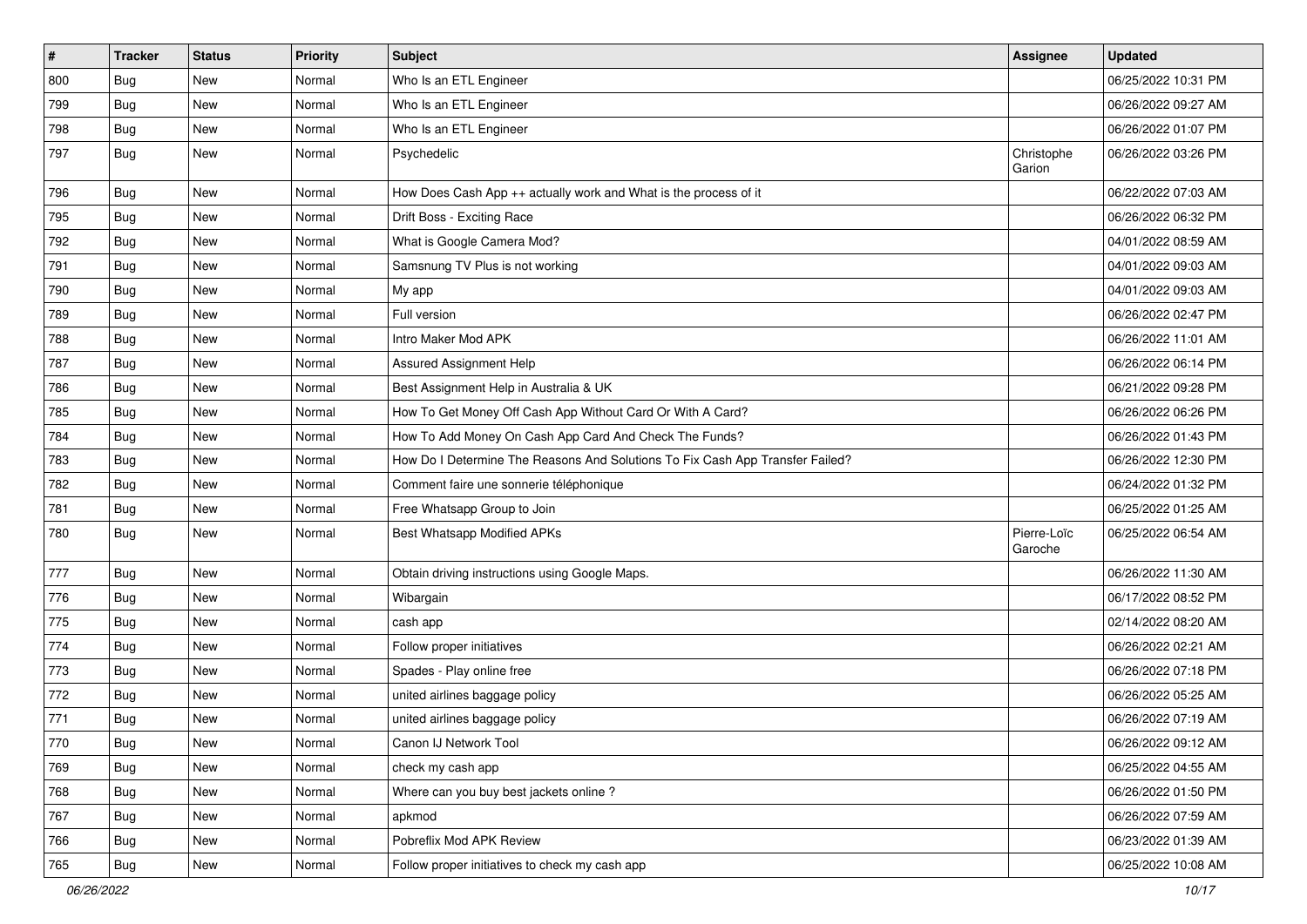| $\pmb{\#}$ | <b>Tracker</b> | <b>Status</b> | Priority | <b>Subject</b>                                                                                      | <b>Assignee</b>        | <b>Updated</b>      |
|------------|----------------|---------------|----------|-----------------------------------------------------------------------------------------------------|------------------------|---------------------|
| 764        | Bug            | New           | Normal   | What is available to see what I can watch HBO Max?                                                  |                        | 06/26/2022 10:38 AM |
| 763        | Bug            | New           | High     | How to Make a Ringtone on Your iPhone                                                               |                        | 06/25/2022 10:31 PM |
| 762        | Bug            | New           | Normal   | How To Add Money To A Cash App Card If Struggling With Low Amount?                                  |                        | 06/24/2022 07:48 AM |
| 761        | Bug            | New           | Normal   | What is it about basketball that makes it so popular in the United States?                          | Corentin<br>Lauverjat  | 06/24/2022 03:48 AM |
| 760        | Bug            | <b>New</b>    | Normal   | apkmod                                                                                              |                        | 05/20/2022 05:32 AM |
| 759        | Bug            | New           | Normal   | Canon IJ Network Tool                                                                               | Pierre-Loïc<br>Garoche | 06/26/2022 01:17 PM |
| 758        | Bug            | <b>New</b>    | Normal   | How Do I Study Consistently For Hours?                                                              |                        | 04/01/2022 09:01 AM |
| 757        | Bug            | New           | Normal   | Why Is Issue of Car Maintenance so Famous for the Consumers?                                        |                        | 04/01/2022 09:01 AM |
| 754        | Bug            | New           | Normal   | Cómo descargar tonos gratis de teléfono celular                                                     |                        | 06/26/2022 01:56 PM |
| 753        | Bug            | <b>New</b>    | Normal   | onlineessaygrader                                                                                   |                        | 04/01/2022 09:01 AM |
| 752        | Bug            | <b>New</b>    | Normal   | Plagerism checker                                                                                   |                        | 06/26/2022 06:33 PM |
| 750        | Bug            | New           | Normal   | Create a Report Template                                                                            |                        | 06/26/2022 04:27 PM |
| 749        | Bug            | <b>New</b>    | Normal   | The Best Bubble Shooter Game for Android                                                            |                        | 06/26/2022 12:12 PM |
| 748        | Bug            | <b>New</b>    | Normal   | Il y a quelques façons d'obtenir des sonneries gratuites pour votre iPhone                          |                        | 04/01/2022 09:02 AM |
| 747        | Bug            | New           | Normal   | How to Install Tyflex Plus on Your Android Device                                                   |                        | 06/26/2022 08:16 AM |
| 744        | Bug            | New           | Normal   | <b>Pixel Survive</b>                                                                                |                        | 04/01/2022 09:02 AM |
| 743        | Bug            | New           | Normal   | They promote 'pixel art' contests and a 'game jam' related to the work and figure of Carlos Casares |                        | 04/15/2022 09:12 PM |
| 742        | Bug            | <b>New</b>    | Normal   | How Long Does Cash App Support Take To Respond For A Better Support?                                |                        | 06/25/2022 11:00 PM |
| 741        | Bug            | <b>New</b>    | Normal   | <b>Blockchain Technology Solutions</b>                                                              |                        | 06/26/2022 02:19 AM |
| 739        | Bug            | New           | Normal   | law dissertation help                                                                               |                        | 04/01/2022 09:02 AM |
| 738        | Bug            | New           | Normal   | How Much Amount Do I Get Using The Referral Code For Cash App?                                      |                        | 04/01/2022 09:03 AM |
| 737        | <b>Bug</b>     | New           | Normal   | How Do I Talk To A Live Person At Facebook If Anything Is Doubtful?                                 |                        | 04/01/2022 09:20 AM |
| 736        | Bug            | New           | Normal   | I Want to Edit in My Website (transfer-factor.net) Unfortunately, Unable to Edit It                 |                        | 06/24/2022 07:32 AM |
| 735        | Bug            | New           | Normal   | A quick fix of how to get money back from cash app stocks                                           |                        | 06/26/2022 01:31 PM |
| 734        | Bug            | New           | Normal   | DR. STRANGE: Multiverse of Scheduling Madness!                                                      |                        | 04/01/2022 09:33 AM |
| 733        | Bug            | New           | Normal   | How does one go about getting a book deal?                                                          |                        | 04/01/2022 09:33 AM |
| 732        | Bug            | New           | Normal   | Get rectifications steps about why cash app transfer failed                                         |                        | 06/26/2022 03:28 PM |
| 731        | Bug            | New           | Normal   | Avail Of Cash App Customer Service If Unable To Down Cash App Mobile App?                           |                        | 06/25/2022 08:36 PM |
| 730        | <b>Bug</b>     | New           | Normal   | Canon IJ Network Tool                                                                               |                        | 06/26/2022 05:51 PM |
| 729        | <b>Bug</b>     | New           | Normal   | Canon IJ Network Tool                                                                               |                        | 04/01/2022 09:33 AM |
| 728        | Bug            | New           | Normal   | Will Cash App refund money if scammed? Hitches With Optimum Ease                                    |                        | 06/26/2022 06:15 AM |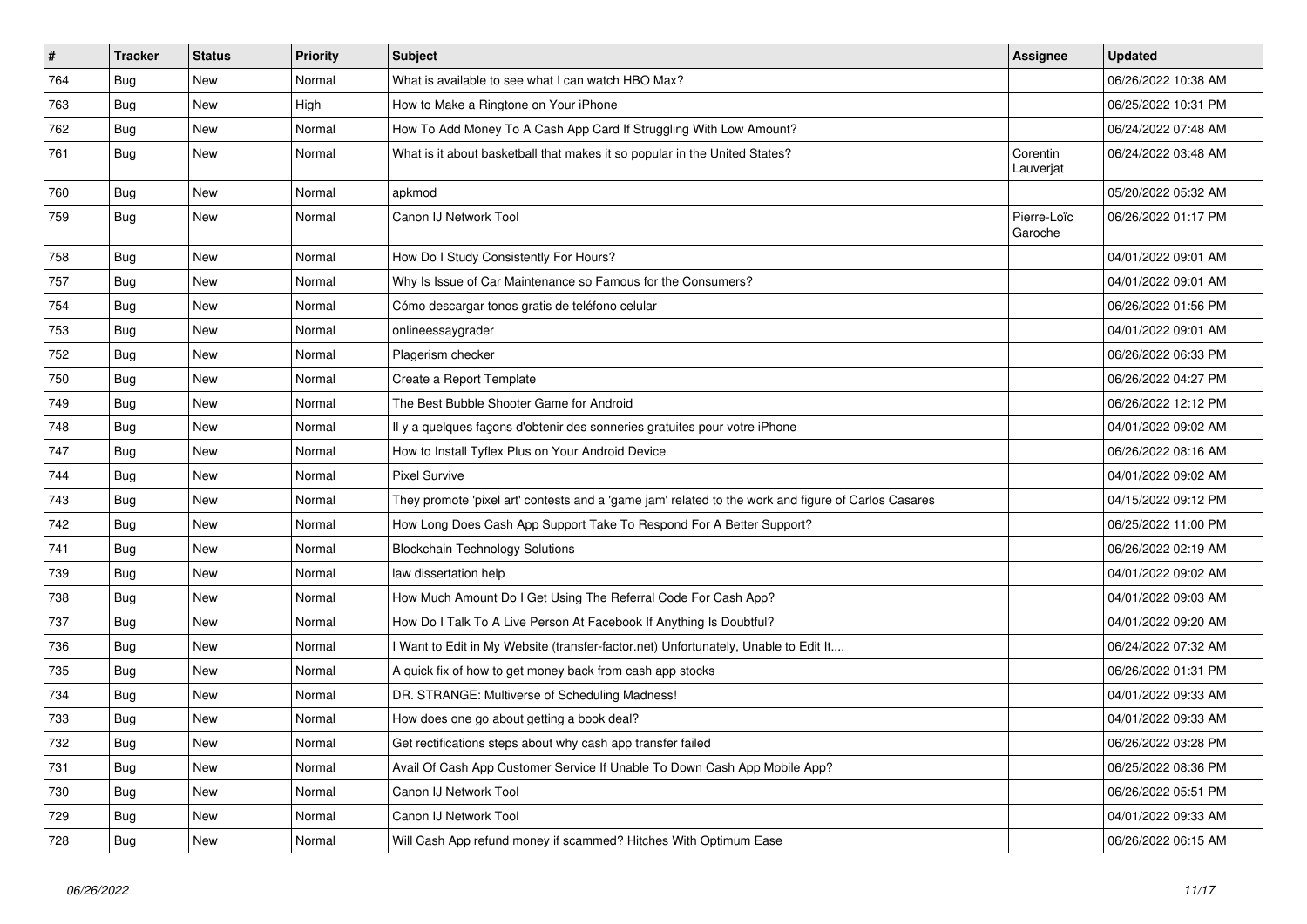| #   | <b>Tracker</b> | <b>Status</b> | <b>Priority</b> | <b>Subject</b>                                                               | <b>Assignee</b>        | <b>Updated</b>      |
|-----|----------------|---------------|-----------------|------------------------------------------------------------------------------|------------------------|---------------------|
| 727 | Bug            | New           | Normal          | Drive for speed simulator mod apk                                            | Pierre-Loïc<br>Garoche | 04/23/2022 11:17 PM |
| 726 | Bug            | <b>New</b>    | Normal          | Mobile Application Development Services                                      |                        | 06/25/2022 06:02 AM |
| 724 | Bug            | New           | Normal          | Dial Chime Customer support number for a quick response                      |                        | 06/25/2022 10:58 AM |
| 723 | Bug            | New           | High            | The best horror game in 2021                                                 | Christophe<br>Garion   | 06/25/2022 11:56 AM |
| 722 | Bug            | <b>New</b>    | Normal          | Vergrößern Sie Instagram-Fotos mit instazoom                                 | Christophe<br>Garion   | 06/25/2022 02:24 PM |
| 721 | Bug            | New           | Normal          | Cómo instalar un Mod Apk                                                     |                        | 06/24/2022 09:39 PM |
| 720 | Bug            | New           | Normal          | How does Cash App Phone Number provide a quick treatment?                    |                        | 06/25/2022 02:32 PM |
| 719 | Bug            | New           | Normal          | How Do I Send \$5000 Through Cash App Account With Ease?                     |                        | 06/26/2022 12:11 PM |
| 718 | Bug            | New           | High            | Solve Complex Accounting Assignments                                         | Hamza<br>Bourbouh      | 06/26/2022 06:17 AM |
| 717 | <b>Bug</b>     | New           | Normal          | Disney Plus Apk - Watch Movies and TV Shows on Your Device                   |                        | 06/26/2022 04:56 AM |
| 716 | Bug            | New           | Normal          | La celebración de un BabyShower.                                             |                        | 06/26/2022 04:56 PM |
| 715 | Bug            | New           | Normal          | Puppy Playtime Descargar gratis                                              |                        | 06/25/2022 12:10 PM |
| 714 | <b>Bug</b>     | New           | Normal          | Cuevana 3 Premium - Enjoy Your Favorite Movies and TV Shows on Your Smart TV |                        | 06/26/2022 06:14 AM |
| 713 | <b>Bug</b>     | New           | High            | Why Cupcake 2048 is a addictive game?                                        | Pierre-Loïc<br>Garoche | 04/01/2022 09:34 AM |
| 712 | Bug            | New           | Normal          | <b>Tips and Tricks</b>                                                       |                        | 06/26/2022 04:19 PM |
| 711 | Bug            | <b>New</b>    | Normal          | Human Fall Flat Apk Download                                                 |                        | 06/25/2022 09:44 AM |
| 710 | Bug            | New           | Normal          | Take Necessary Assistance If You Are Unable Activate Cash App Card           |                        | 06/25/2022 09:26 PM |
| 709 | Bug            | New           | Normal          | How To Load Cash App Card At Walmart Without Having To Face Any Hassle?      |                        | 06/25/2022 05:02 PM |
| 708 | Bug            | New           | Normal          | Efficient ways to proceed with the cash app dispute process?                 |                        | 06/26/2022 12:08 AM |
| 707 | Bug            | New           | Normal          | Why Accounting Assignments Are Beneficial For The Students?                  | Pierre-Loïc<br>Garoche | 06/24/2022 09:16 PM |
| 706 | <b>Bug</b>     | <b>New</b>    | Normal          | How Can You Cancel A Cash App Payment Without Any Prior Information?         |                        | 06/26/2022 09:13 AM |
| 705 | <b>Bug</b>     | New           | Normal          | wuxiaworld                                                                   |                        | 06/26/2022 01:43 PM |
| 704 | Bug            | New           | Normal          | Reach support team of Chime Customer Service for instant help                |                        | 06/25/2022 07:25 PM |
| 703 | Bug            | New           | Normal          | For real-time help, dial Facebook customer service number                    |                        | 06/25/2022 02:00 PM |
| 702 | Bug            | New           | Normal          | Avail Chime Customer Service to know How To Get Chime Bank Statement         |                        | 06/26/2022 11:41 AM |
| 701 | Bug            | New           | Normal          | Why Law Essay Helper UK is Necessary?                                        |                        | 06/24/2022 03:17 PM |
| 700 | Bug            | New           | Normal          | Cómo descargar Poppy Playtime                                                |                        | 04/01/2022 09:30 AM |
| 699 | Bug            | New           | Normal          | Would you be able to utilize Cash App Twitch?                                |                        | 06/26/2022 01:31 PM |
| 697 | Bug            | New           | Normal          | How to Descargar Pura TV For Android                                         |                        | 06/25/2022 06:01 AM |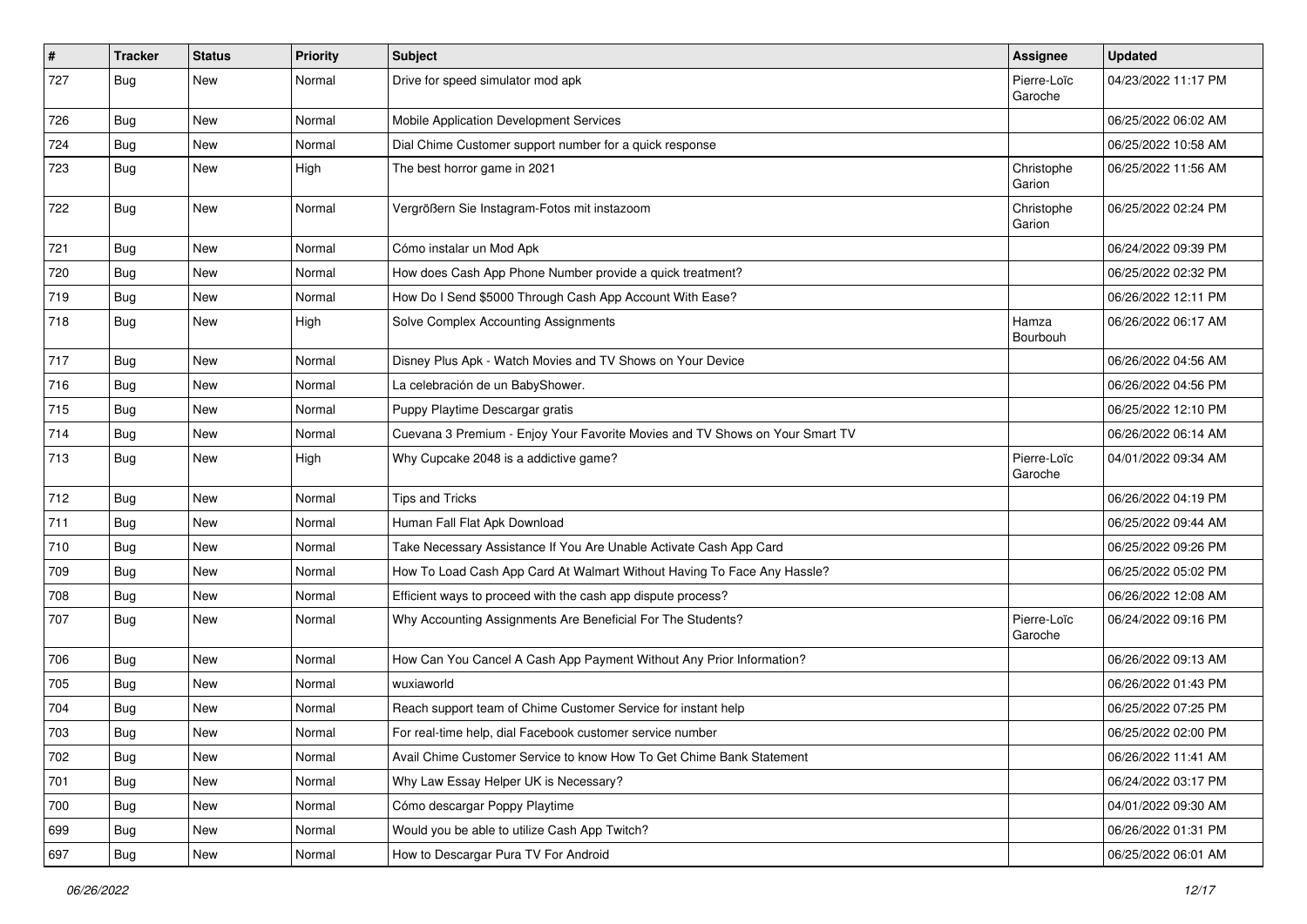| $\sharp$ | <b>Tracker</b> | <b>Status</b> | <b>Priority</b> | <b>Subject</b>                                                        | <b>Assignee</b>        | <b>Updated</b>      |
|----------|----------------|---------------|-----------------|-----------------------------------------------------------------------|------------------------|---------------------|
| 696      | Bug            | New           | Normal          | How to Install the TuMangaOnline App                                  |                        | 06/26/2022 05:29 PM |
| 695      | Bug            | <b>New</b>    | Normal          | Refer Listas IPTV Apk                                                 |                        | 06/25/2022 08:23 PM |
| 694      | Bug            | New           | Normal          | How to Get Guidance On How To Cash App Withdrawal Limit?              | Christophe<br>Garion   | 06/26/2022 01:15 PM |
| 692      | Bug            | <b>New</b>    | Normal          | Esports 888b                                                          |                        | 06/12/2022 10:04 AM |
| 691      | Bug            | New           | Normal          | tea garden dublin                                                     |                        | 04/01/2022 09:31 AM |
| 690      | <b>Bug</b>     | New           | Normal          | campervan hire                                                        |                        | 06/26/2022 06:47 PM |
| 689      | <b>Bug</b>     | New           | Normal          | How to use twitch.tv/activate?                                        |                        | 06/25/2022 12:12 PM |
| 688      | <b>Bug</b>     | <b>New</b>    | Normal          | How to use twitch.tv/activate?                                        |                        | 06/24/2022 04:16 AM |
| 687      | Bug            | New           | Normal          | How to use twitch.tv/activate?                                        |                        | 06/26/2022 01:15 PM |
| 686      | <b>Bug</b>     | New           | Normal          | Welcome To The Most Demandable Mahipalpur Escorts Agency              |                        | 06/26/2022 04:37 AM |
| 685      | Bug            | New           | Low             | youtube thumbnail downloader                                          | Pierre-Loïc<br>Garoche | 06/26/2022 11:07 AM |
| 684      | Bug            | New           | Normal          | Difference between paper map and online map                           |                        | 06/25/2022 06:57 AM |
| 682      | Bug            | New           | Normal          | Does Facebook customer service live chat allow to speak with someone? |                        | 06/26/2022 07:17 AM |
| 679      | <b>Bug</b>     | New           | Normal          | Word Finder helps you to play word games better                       |                        | 04/01/2022 09:34 AM |
| 678      | <b>Bug</b>     | <b>New</b>    | Normal          | How to be a winner in buidnow gg                                      |                        | 06/24/2022 06:57 AM |
| 677      | Bug            | <b>New</b>    | Normal          | Logo Design Services Near Me                                          |                        | 06/26/2022 02:32 AM |
| 676      | Bug            | New           | Normal          | Does Facebook customer service live chat allow to speak with someone? |                        | 04/01/2022 09:39 AM |
| 675      | <b>Bug</b>     | New           | Normal          | What Are Smart Tactics To Fix Cash App Transfer Failed Hurdles?       |                        | 06/16/2022 04:37 AM |
| 674      | <b>Bug</b>     | New           | Normal          | The best game in 2021                                                 | Pierre-Loïc<br>Garoche | 06/26/2022 03:10 PM |
| 673      | Bug            | <b>New</b>    | Normal          | Learn the basics of pixel art - Clear grid                            |                        | 06/26/2022 04:57 PM |
| 672      | <b>Bug</b>     | New           | Normal          | The easiest way to delete ringtones on iPhone                         |                        | 06/25/2022 10:02 AM |
| 671      | <b>Bug</b>     | New           | Normal          | Hot games                                                             | Pierre-Loïc<br>Garoche | 06/26/2022 12:40 AM |
| 670      | Bug            | New           | Normal          | JTWhatsApp Apk - The New and Improved WhatsApp                        |                        | 06/17/2022 04:36 PM |
| 668      | <b>Bug</b>     | New           | Normal          | Get to know Cash App Refund Process here                              |                        | 06/25/2022 08:53 PM |
| 667      | <b>Bug</b>     | New           | Normal          | What Is a Ringtone?                                                   |                        | 06/25/2022 02:04 PM |
| 666      | <b>Bug</b>     | New           | Normal          | 470+ pages à colorier de Noël                                         |                        | 06/26/2022 04:55 PM |
| 664      | <b>Bug</b>     | New           | Normal          | Tea TV Apk Download - The Best Way to Watch Movies Offline            |                        | 06/26/2022 12:59 PM |
| 663      | Bug            | New           | Normal          | Know how the Cash app twitches words in a detailed way.               | Pierre-Loïc<br>Garoche | 05/22/2022 05:44 PM |
| 662      | Bug            | New           | Normal          | Oreo TV Download - The Easiest Way to Watch Live TV                   |                        | 06/26/2022 10:14 AM |
| 661      | <b>Bug</b>     | New           | Normal          | Turbo VPN MOD APK Download                                            |                        | 06/24/2022 08:51 AM |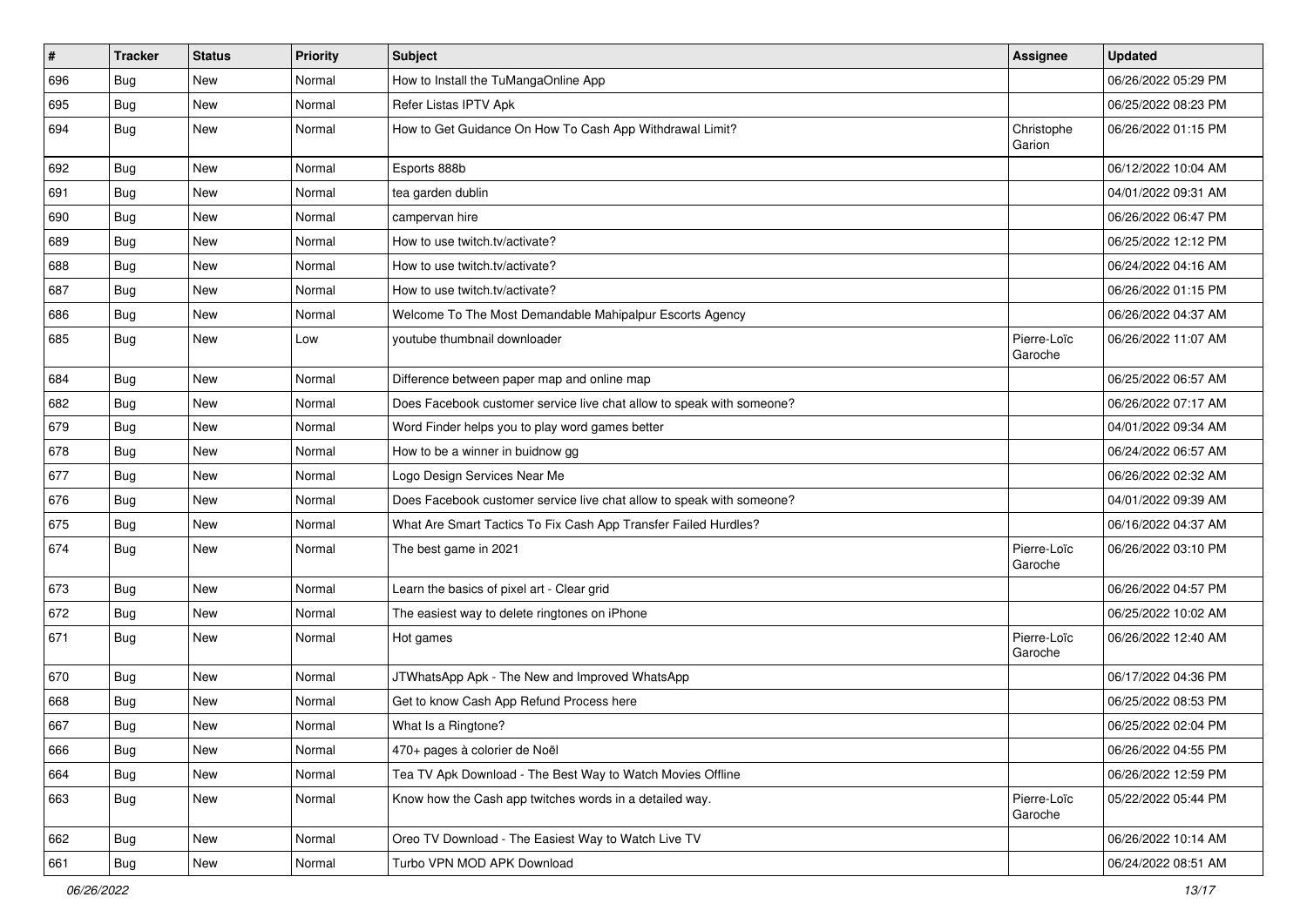| #   | <b>Tracker</b> | <b>Status</b> | <b>Priority</b> | Subject                                                                          | <b>Assignee</b> | <b>Updated</b>      |
|-----|----------------|---------------|-----------------|----------------------------------------------------------------------------------|-----------------|---------------------|
| 660 | Bug            | <b>New</b>    | Normal          | <b>Anchovies Nutrition Facts And Health Benefits</b>                             |                 | 04/01/2022 09:40 AM |
| 659 | <b>Bug</b>     | New           | Normal          | Olive Oil Properties And Health Benefits                                         |                 | 06/26/2022 12:59 AM |
| 658 | <b>Bug</b>     | <b>New</b>    | Normal          | Watermelon Nutrition Facts And Health Benefits                                   |                 | 06/26/2022 08:33 AM |
| 657 | Bug            | New           | Normal          | Coconut Nutrition Facts And Health Benefits                                      |                 | 06/26/2022 06:45 AM |
| 656 | <b>Bug</b>     | <b>New</b>    | Normal          | Kiwi Nutrition Facts And Health Benefits                                         |                 | 06/23/2022 05:18 PM |
| 655 | Bug            | New           | Normal          | <b>Eggplant Health Benefits</b>                                                  |                 | 06/26/2022 07:21 PM |
| 653 | Bug            | <b>New</b>    | Normal          | Jujube (Jinjoles): Properties And Health Benefits                                |                 | 06/25/2022 03:18 PM |
| 652 | <b>Bug</b>     | New           | Normal          | Sesame Health Benefits                                                           |                 | 06/26/2022 09:38 AM |
| 651 | <b>Bug</b>     | New           | Normal          | Salmon Health Benefits                                                           |                 | 06/25/2022 07:05 AM |
| 650 | Bug            | <b>New</b>    | Normal          | <b>Cherries Health Benefits</b>                                                  |                 | 06/26/2022 12:57 AM |
| 645 | Bug            | New           | Normal          | thong tin chinh xac nhat hom nay                                                 |                 | 06/25/2022 04:16 AM |
| 644 | Bug            | New           | Normal          | <b>TeaTV App Review</b>                                                          |                 | 06/26/2022 04:40 PM |
| 643 | <b>Bug</b>     | New           | Normal          | Oreo TV Apk Download                                                             |                 | 06/25/2022 10:46 PM |
| 642 | <b>Bug</b>     | New           | Normal          | thong tin thoi tiet ngay hom nay                                                 |                 | 06/26/2022 09:45 AM |
| 641 | Bug            | <b>New</b>    | Normal          | Get Best Economics Dissertation Writing Service                                  |                 | 06/25/2022 10:04 AM |
| 640 | Bug            | New           | Normal          | play game with me                                                                |                 | 06/26/2022 01:19 PM |
| 639 | Bug            | New           | Normal          | thong tin chinh xac                                                              |                 | 06/26/2022 05:25 AM |
| 638 | <b>Bug</b>     | New           | Normal          | Run 3 game                                                                       |                 | 06/26/2022 06:31 AM |
| 636 | Bug            | <b>New</b>    | Normal          | What is the most popular furniture color?                                        |                 | 06/25/2022 04:57 PM |
| 635 | Bug            | New           | Normal          | Buy Steroids Online with OurMedicnes.com   Best Quality Steroids                 |                 | 06/26/2022 12:01 AM |
| 634 | <b>Bug</b>     | New           | Normal          | Buy Vidalista Tablets (Tadalafil) at [\$25 OFF + Free Shipping] Vidalistatablets |                 | 06/25/2022 04:00 PM |
| 633 | <b>Bug</b>     | New           | Normal          | How i can i solve my issue                                                       |                 | 04/01/2022 09:38 AM |
| 632 | <b>Bug</b>     | <b>New</b>    | Normal          | CheapestMedsShop   100% Safe Medicines Online in UK & AUS.                       |                 | 06/26/2022 04:45 PM |
| 631 | Bug            | <b>New</b>    | Normal          | How Can I Load Cash App Card at Walmart straight away?                           |                 | 06/26/2022 04:07 PM |
| 630 | Bug            | <b>New</b>    | Normal          | How Can I Load Cash App Card at Walmart straight away?                           |                 | 06/26/2022 12:04 AM |
| 629 | Bug            | New           | Normal          | How Can I Load Cash App Card at Walmart straight away?                           |                 | 06/24/2022 07:55 PM |
| 628 | Bug            | <b>New</b>    | Normal          | CV reviewing services!                                                           |                 | 06/26/2022 06:49 AM |
| 627 | Bug            | New           | Normal          | <b>HELO</b>                                                                      |                 | 06/26/2022 06:42 AM |
| 625 | <b>Bug</b>     | New           | Normal          | The best free online driving directions tool                                     |                 | 04/01/2022 09:28 AM |
| 624 | <b>Bug</b>     | New           | Normal          | Use go with the Driving Directions for your go                                   |                 | 06/21/2022 04:54 AM |
| 623 | <b>Bug</b>     | New           | Normal          | Listen to online radio stations for mobile phones                                |                 | 06/26/2022 01:20 PM |
| 622 | <b>Bug</b>     | New           | Normal          | CheapestMedsShop   100% Safe Medicines Online in UK & AUS.                       |                 | 06/26/2022 05:27 PM |
| 621 | <b>Bug</b>     | New           | Normal          | Buy All Modafinil & Armodafinil Tablets @Buy Modafinil US                        |                 | 06/26/2022 02:20 AM |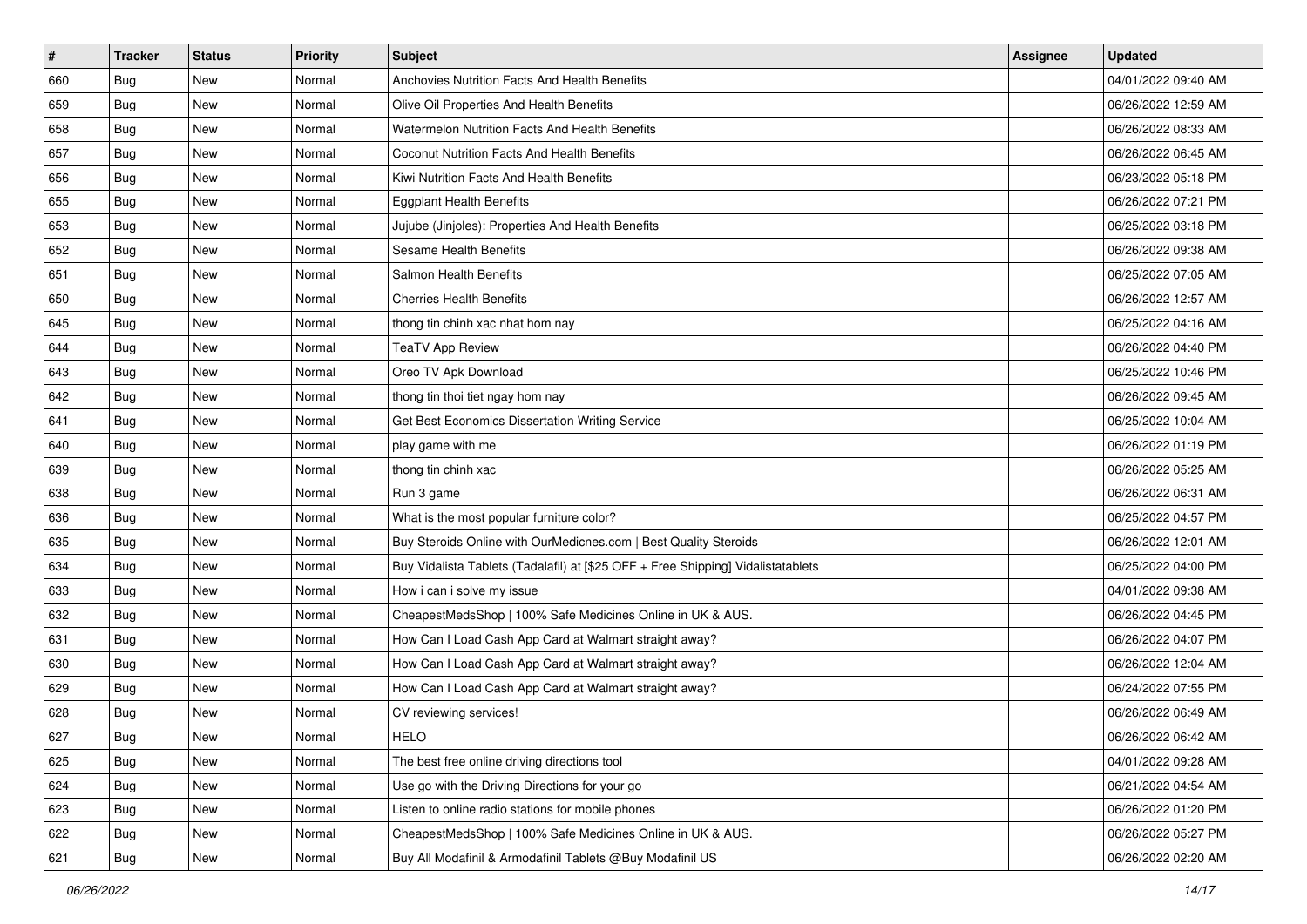| $\vert$ # | <b>Tracker</b> | <b>Status</b> | <b>Priority</b> | <b>Subject</b>                                                                                                                                                                                                                                                        | <b>Assignee</b>        | <b>Updated</b>      |
|-----------|----------------|---------------|-----------------|-----------------------------------------------------------------------------------------------------------------------------------------------------------------------------------------------------------------------------------------------------------------------|------------------------|---------------------|
| 620       | <b>Bug</b>     | New           | Normal          | Viagra Meds: Fastest & Quick Delivery On Your Doorstep - USA                                                                                                                                                                                                          |                        | 06/26/2022 11:15 AM |
| 619       | Bug            | New           | Normal          | Online Trusted Medicine Store in US for Health - Genericmedsupply                                                                                                                                                                                                     |                        | 06/25/2022 01:55 PM |
| 618       | Bug            | New           | Normal          | Buy Steroids Online with OurMedicnes.com   Best Quality Steroids                                                                                                                                                                                                      |                        | 06/26/2022 12:42 AM |
| 617       | <b>Bug</b>     | <b>New</b>    | Normal          | Buy Vidalista Tablets (Tadalafil) at [\$25 OFF + Free Shipping] Vidalistatablets                                                                                                                                                                                      |                        | 06/26/2022 10:11 AM |
| 616       | Bug            | New           | Normal          | Buy Anavar Tablets   Anavar For Sale in USA, UK & Australia                                                                                                                                                                                                           |                        | 06/24/2022 03:52 PM |
| 615       | Bug            | <b>New</b>    | Normal          | CheapestMedsShop   100% Safe Medicines Online in USA UK & AUS.                                                                                                                                                                                                        |                        | 06/25/2022 08:36 PM |
| 614       | <b>Bug</b>     | New           | Normal          | Como baixar o MOD APK no celular                                                                                                                                                                                                                                      |                        | 06/22/2022 04:46 AM |
| 613       | <b>Bug</b>     | New           | Normal          | Buy Aspadol 100mg Tab Online in US, UK, AU   Erospharmacy                                                                                                                                                                                                             |                        | 06/26/2022 09:10 AM |
| 612       | Bug            | New           | Normal          | <b>Luxury Slingshot Rental</b>                                                                                                                                                                                                                                        |                        | 06/26/2022 02:02 AM |
| 609       | Bug            | New           | High            | Online Trusted Medicine Store in US for Health - Genericmedsupply                                                                                                                                                                                                     |                        | 06/26/2022 05:43 AM |
| 607       | Bug            | New           | Normal          | Vex 5                                                                                                                                                                                                                                                                 |                        | 04/01/2022 09:22 AM |
| 604       | <b>Bug</b>     | New           | Normal          | Idle Game Online                                                                                                                                                                                                                                                      |                        | 06/26/2022 11:11 AM |
| 603       | Bug            | <b>New</b>    | Normal          | Premiere gratuito da lista de IPTV                                                                                                                                                                                                                                    |                        | 06/24/2022 05:30 PM |
| 602       | <b>Bug</b>     | New           | Normal          | Best Essay Writing Service UK                                                                                                                                                                                                                                         | Pierre-Loïc<br>Garoche | 06/26/2022 12:16 AM |
| 601       | Bug            | New           | Normal          | Best Essay Writing Service UK                                                                                                                                                                                                                                         | Pierre-Loïc<br>Garoche | 06/26/2022 04:23 PM |
| 600       | Bug            | New           | Normal          | Play Store Pro                                                                                                                                                                                                                                                        |                        | 06/25/2022 08:17 PM |
| 599       | Bug            | <b>New</b>    | Normal          | Do you know how to delete cash app account from your computer?                                                                                                                                                                                                        |                        | 06/24/2022 10:42 AM |
| 598       | <b>Bug</b>     | New           | Normal          | Universo s / f Download                                                                                                                                                                                                                                               |                        | 06/25/2022 03:38 PM |
| 597       | Bug            | New           | Normal          | Universo s / f Download                                                                                                                                                                                                                                               |                        | 06/26/2022 10:14 AM |
| 596       | Bug            | New           | Normal          | <b>Kids Games</b>                                                                                                                                                                                                                                                     |                        | 04/01/2022 09:18 AM |
| 595       | Bug            | <b>New</b>    | Normal          | RFM Online - une révolution dans la gestion de l'identité numérique                                                                                                                                                                                                   |                        | 06/25/2022 06:29 AM |
| 593       | Bug            | New           | Normal          | Eiffel Spark Ultimate C2 SN series is a fully synthetic range of advanced performance engine oils blended in<br>high performance fully synthetic (PAO - polyalphaolefin) basestocks fortified with advanced technology<br>additive system, specifically formulated to |                        | 06/25/2022 09:51 AM |
| 592       | Bug            | New           | Normal          | Deezer Premium APK - Baixe músicas de qualquer lugar do mundo de graça                                                                                                                                                                                                |                        | 06/26/2022 02:55 PM |
| 591       | <b>Bug</b>     | New           | Normal          | How To Find Facebook Modifications For Your Spotify Premium Apk?                                                                                                                                                                                                      |                        | 06/19/2022 06:07 AM |
| 590       | Bug            | New           | Normal          | Follow proper initiatives to check my cash app card balance:                                                                                                                                                                                                          |                        | 06/25/2022 04:29 PM |
| 589       | <b>Bug</b>     | New           | Normal          | How can I get the cash app phone number of customer support?                                                                                                                                                                                                          |                        | 06/26/2022 01:59 PM |
| 588       | Bug            | New           | Normal          | YouTube Vanced Apk Manager App - Como instalá-lo                                                                                                                                                                                                                      |                        | 06/25/2022 12:21 PM |
| 587       | Bug            | New           | Normal          | Why Picsart Pro Offers Great Features                                                                                                                                                                                                                                 |                        | 06/26/2022 12:18 AM |
| 586       | Bug            | New           | Normal          | Best Modifications For Your Mobile Phone                                                                                                                                                                                                                              |                        | 06/26/2022 01:51 AM |
| 585       | <b>Bug</b>     | New           | Normal          | What is cash app help number?                                                                                                                                                                                                                                         |                        | 06/26/2022 06:21 PM |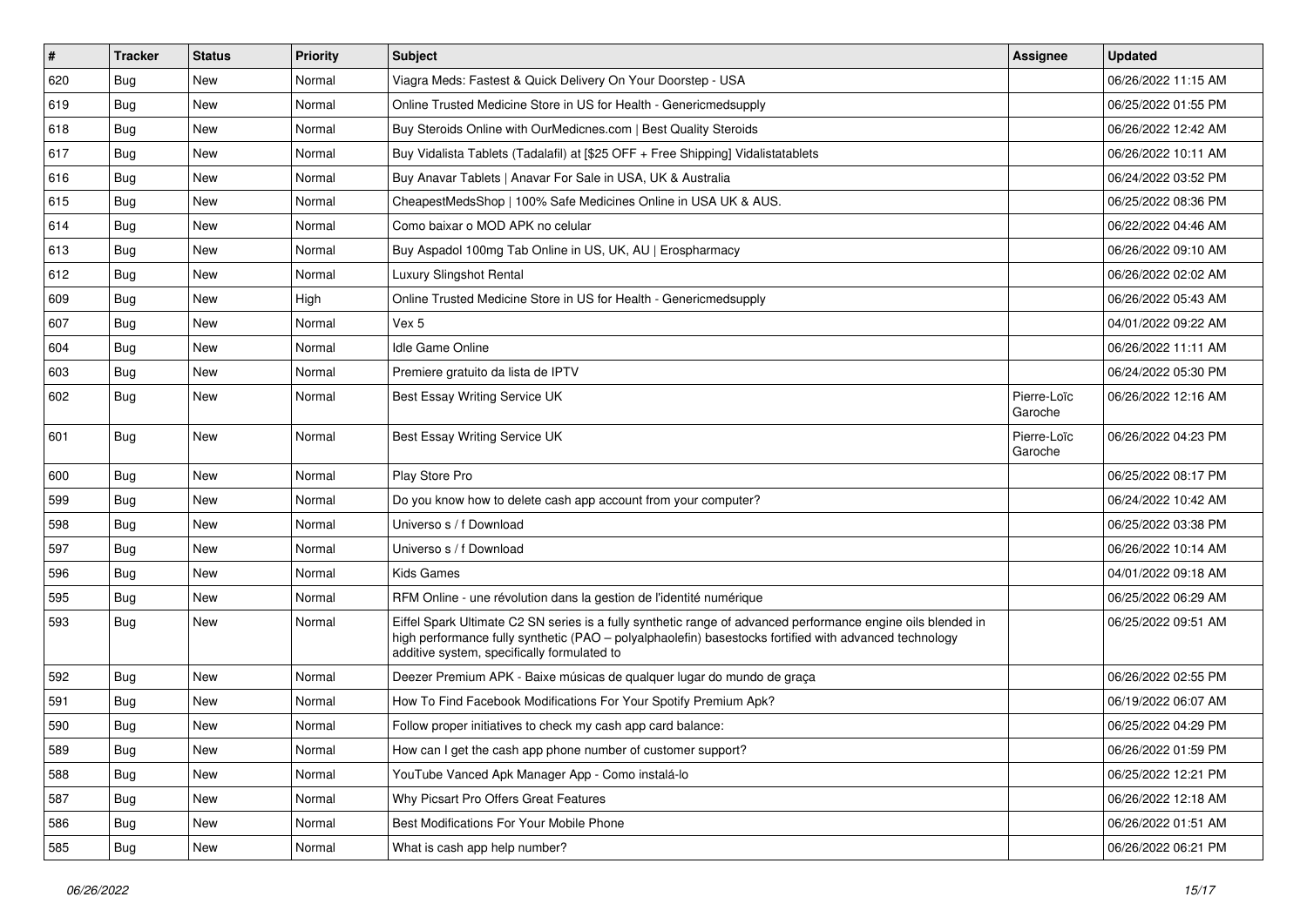| #   | <b>Tracker</b> | <b>Status</b> | <b>Priority</b> | Subject                                                                             | <b>Assignee</b>        | <b>Updated</b>      |
|-----|----------------|---------------|-----------------|-------------------------------------------------------------------------------------|------------------------|---------------------|
| 584 | Bug            | New           | Normal          | Want the cash app customer service number to check balance?                         |                        | 06/25/2022 02:30 PM |
| 583 | Bug            | New           | High            | Need the Cash app customer service phone number?                                    |                        | 06/25/2022 11:18 PM |
| 582 | <b>Bug</b>     | New           | Normal          | Cash App Won't Let Me Send Money If There Is A Low Balance Available                | Pierre-Loïc<br>Garoche | 06/26/2022 02:39 PM |
| 581 | Bug            | New           | Normal          | E-Learning Course Help                                                              |                        | 06/26/2022 10:14 AM |
| 580 | Bug            | New           | High            | What is Narrative Essay?                                                            | Christophe<br>Garion   | 06/26/2022 04:49 PM |
| 579 | Bug            | New           | Normal          | YOUR CV MAKES YOUR FIRST IMPRESSION                                                 | Christophe<br>Garion   | 06/26/2022 06:07 PM |
| 577 | Bug            | <b>New</b>    | Normal          | Follow these easy steps to make Admiral Casino Login                                |                        | 06/26/2022 10:30 AM |
| 576 | Bug            | New           | Normal          | So laden Sie ein Instagram-Bild herunter                                            |                        | 06/23/2022 09:23 AM |
| 574 | <b>Bug</b>     | New           | Normal          | How to fix the Epson printer offline issue due to a wired connection?               |                        | 06/26/2022 11:19 AM |
| 573 | Bug            | New           | Normal          | Experimente lo mejor en la aplicación Apk de juegos gratis                          |                        | 06/26/2022 02:11 PM |
| 571 | <b>Bug</b>     | New           | Normal          | How may the Cash app dispute your trade?                                            | Pierre-Loïc<br>Garoche | 06/25/2022 05:15 AM |
| 570 | Bug            | New           | Normal          | What is Sutton bank cash app customer service phone number?                         | Pierre-Loïc<br>Garoche | 06/26/2022 07:49 AM |
| 569 | Bug            | New           | Normal          | What is the incoming and outgoing mail server for Outlook IMAP settings?            | Pierre-Loïc<br>Garoche | 06/26/2022 05:23 AM |
| 568 | <b>Bug</b>     | <b>New</b>    | Normal          | Instale a versão mais recente do YouTube Premium                                    |                        | 06/26/2022 01:53 PM |
| 567 | Bug            | New           | Normal          | Singapore assignment help                                                           |                        | 06/26/2022 10:52 AM |
| 566 | Bug            | <b>New</b>    | Normal          | Kinemaster Pro Download - los App Review                                            |                        | 04/01/2022 09:27 AM |
| 565 | <b>Bug</b>     | New           | Normal          | How To Install RepelisPlus On Your Android Phone?                                   |                        | 06/26/2022 04:39 PM |
| 564 | Bug            | New           | Normal          | How To Install RepelisPlus On Your Android Phone?                                   |                        | 06/25/2022 06:46 PM |
| 563 | <b>Bug</b>     | New           | Normal          | Understanding the Difference Between Free and Paid Mod Apks                         |                        | 06/26/2022 12:15 AM |
| 562 | Bug            | New           | Normal          | Learn Basic Mahjong Rules                                                           |                        | 06/23/2022 12:48 AM |
| 561 | Bug            | New           | Normal          | Enjoy the Full YouTube Premium Experience With YouTube Premium Membership           |                        | 06/24/2022 11:10 AM |
| 560 | <b>Bug</b>     | New           | Normal          | Whatsapp Aero - Make Your Phone Auto Connect                                        |                        | 04/01/2022 09:28 AM |
| 559 | Bug            | New           | High            | What Are Permission For Applications like Facebook Sending MMS?                     |                        | 06/24/2022 10:07 AM |
| 556 | <b>Bug</b>     | New           | Normal          | Play Game Mod Apk With Your Friends                                                 |                        | 06/25/2022 02:31 PM |
| 555 | Bug            | New           | Normal          | web design development in hyderabad                                                 |                        | 06/26/2022 01:08 PM |
| 554 | Bug            | New           | Normal          | XvideoStudio Video Editor APK Free Download on TechToDown                           |                        | 06/26/2022 01:18 AM |
| 553 | Bug            | New           | Normal          | Cinema HD APK - Free Movie Enjoyment App on Android                                 |                        | 06/26/2022 01:39 PM |
| 551 | Bug            | New           | Normal          | Why Do Students Need Online Best Dissertation Writing Services?                     |                        | 06/26/2022 08:15 AM |
| 550 | Bug            | New           | Normal          | Nederland FM - beste manieren om naar internationale radio op internet te luisteren |                        | 06/23/2022 08:56 PM |